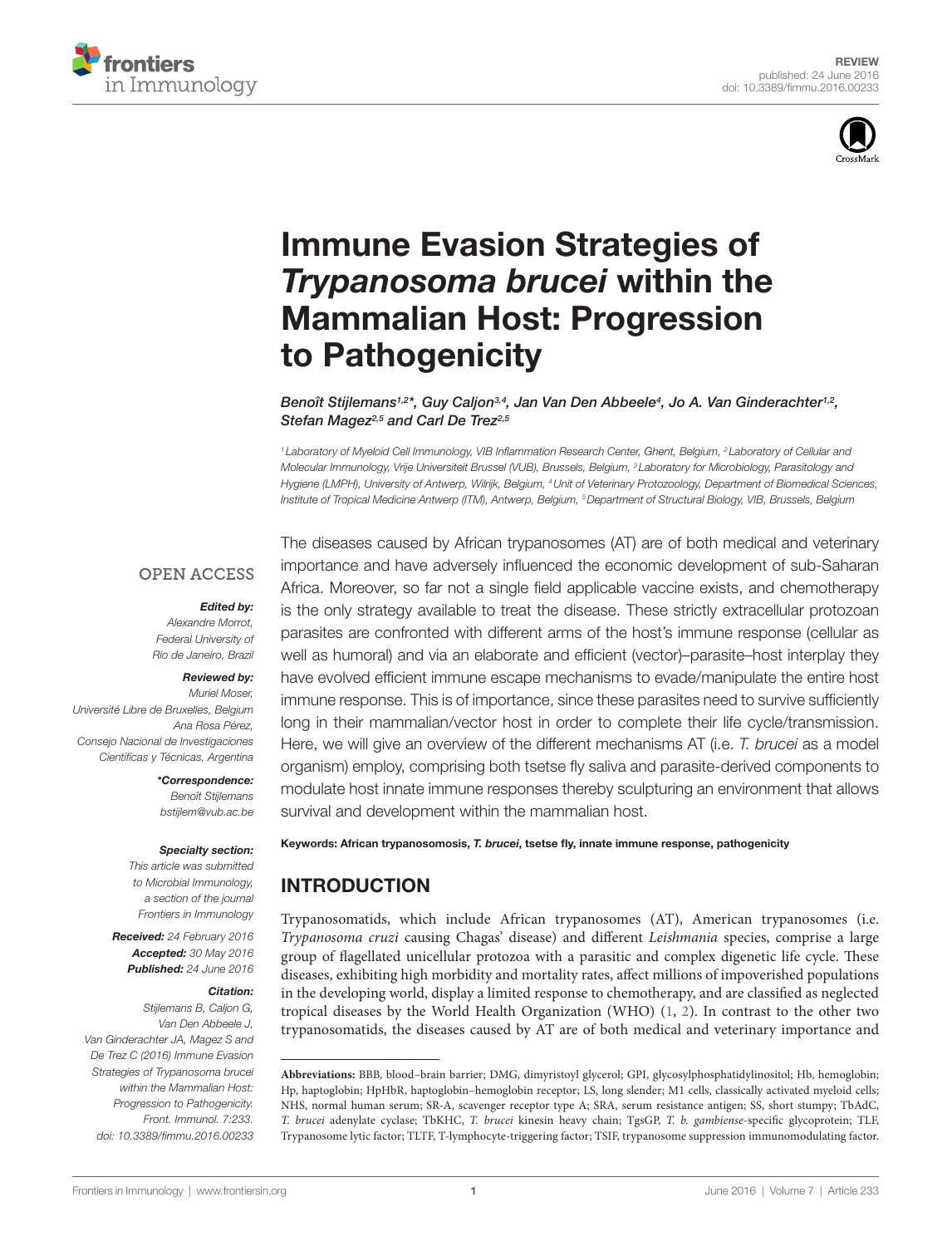adversely influence the economic development of sub-Saharan Africa. Indeed, upon transmission through the bite of their blood-feeding vector (i.e., the tsetse fly, *Glossina spp.*), these parasites can cause fatal diseases in mammals, commonly called sleeping sickness in humans [Human African Trypanosomosis (HAT)] or Nagana (AAT, Animal African Trypanosomosis) in domestic livestock. According to the WHO, from the 60 million people living in the risk areas (i.e., the "tsetse" belt), approximately 300,000 people are currently infected with trypanosomes leading to 10,000–40,000 deaths annually [\(3](#page-8-2), [4\)](#page-8-3). The human pathogens *Trypanosoma brucei gambiense* (accounting for over 95% of cases) and *Trypanosoma brucei rhodesiense* (accounting for the remainder of cases) do not only differ in geographical distribution but also differ biologically, clinically, therapeutically, and epidemiologically and cause separate diseases [\(3,](#page-8-2) [5,](#page-8-4) [6](#page-8-5)). By contrast, the animal pathogens causing either Nagana (*Trypanosoma brucei brucei*, *Trypanosoma congolense, Trypanosoma vivax*) or Surra (*Trypanosoma evansi*) or Dourine (*Trypanosoma equiperdum*), do not cause disease in humans. Of note, some atypical human infections with animal trypanosomes, such as *T. evansi*, have been reported, which relate to deficiencies in the innate resistance to these otherwise non-human pathogens [\(7\)](#page-8-6). Yet, AAT mainly caused by *T. congolense* and to a lesser extent by *T. b. brucei* and *T. vivax* forms a major constraint on cattle production. Hence, Nagana has a great impact on the nutrition of millions of people living in the most endemic areas, and on the agriculture economics of their countries, resulting in an estimated annual economic cost of about US\$ 4 billion [\(8\)](#page-9-0). Furthermore, the lack of prospect for vaccine development against AT is reinforced by (i) the fact that pharmaceutical companies are less prone to engage/invest in drug discovery/development against diseases that affect the poorest people, (ii) the political instability of the affected regions, (iii) the fact that wild animals function as reservoir of the parasite and, therefore, hamper the control of the disease, and (iv) the inappropriate use of the available drugs resulting in the emergence of drug resistance ([8](#page-9-0)[–11](#page-9-1)). Nevertheless, so far chemotherapy using compounds that target unique organelles of trypanosomes (i.e., glycosomes and kinetoplast) that are absent in the mammalian host and/or trypanosome metabolic pathways that differ from the host counterparts (carbohydrate metabolism, protein and lipid modifications, programed cell death) remain the only therapeutic choice for these diseases ([12–](#page-9-2)[16\)](#page-9-3).

In contrast to the other two trypanosomatids, AT are strictly extracellular. Hence, they have developed efficient immune escape mechanisms to evade/manipulate the entire host immune response (cellular and humoral), involving an elaborate and efficient vector–parasite–host interplay, to survive sufficiently long in their mammalian host in order to complete their life cycle/ transmission. Most of the research on AT uses murine models, which are more easily amenable compared to cattle or other domestic animals. Furthermore, given that the HAT causing *T. b. rhodesiense* and *T. b. gambiense* parasites highly resemble *T. b. brucei* (a non-human pathogenic subspecies causing Nagana), and chronic murine HAT models are scarce, the majority of research uses *T. b. brucei* as a model [\(17](#page-9-4), [18\)](#page-9-5). In this review, we will give an overview of the immunological events occurring during the early stages of infection within the mammalian host,

using *T. b. brucei* as a model organism. We will also describe the different strategies that trypanosomes developed to sequentially activate and modulate innate immune responses to successfully escape immune elimination and maintain a chronic infection. Finally, we will discuss briefly how the host innate/adaptive immune response can culminate in immunopathogenicity development in trypanosusceptible animals.

# EVASION MECHANISMS OF AFRICAN TRYPANOSOMES IN THE MAMMALIAN HOST

*Trypanosoma brucei* parasites cycle between the alimentary tract/ salivary glands of the tsetse fly vector and the blood/tissues of the mammalian host. In each host, parasites undergo many life cycle changes (i.e., in the tsetse fly as procyclic/epimastigote/metacyclic forms and in the mammalian host as bloodstream forms) with discrete/important morphological and metabolic changes, which are programed precisely to adapt to different growth conditions/ nutrient availability imposed by the different hosts and microenvironments they inhabit [\(19](#page-9-6)–[22\)](#page-9-7). These include, fine-tuning of energy metabolism, organelle reorganization, and biochemical and structural remodeling, which is supported by major changes in gene expression and proliferation status to adapt/survive in the different hosts [\(23](#page-9-8)). Furthermore, within the mammalian host, the complex life cycle of *T. brucei* consists of a succession of proliferative [long slender (LS)] and quiescent [short stumpy (SS)] developmental forms, which vary in cell architecture and function ([23](#page-9-8)). Hereby, in response to a quorum sensing mechanism involving a stumpyinducing factor (SIF) [\(24,](#page-9-9) [25\)](#page-9-10), the LS forms differentiate into SS forms that are pre-adapted for the next developmental transition to procyclic forms, which occurs after ingestion by a tsetse fly ([26\)](#page-9-11).

Due to millions of years of co-evolution, these parasites have been able to thwart host innate responses and escape early recognition, allowing the initiation of infection in their respective hosts. In this section, we will give an overview of how trypanosomes can benefit from tsetse fly saliva components to initiate infection and subsequently how trypanosomal components can dampen/ sculpture distinct innate immune responses in the mammalian host, which are pivotal in allowing early parasite infection and subsequent chronic infection.

# Tsetse Fly Saliva Components Sculpture an Immune-Tolerant Microenvironment to Allow Establishment of Trypanosome Infections

A typical infection in the mammalian host begins when the infective stage, i.e., the metacyclic form, is co-injected with saliva intradermally by the tsetse fly. Hereby, the skin of the vertebrate host is a crucial anatomical barrier that pathogens have to overcome in order to establish infection. Within this microenvironment, pharmacological as well as immunological processes occur aimed at preventing pathogen development, whereby cells (lymphocytes, myeloid phagocytes, keratinocytes,…) sense the presence of damage-associated molecular patterns (DAMPs) as well as pathogen-associated molecular patterns (PAMPs) via different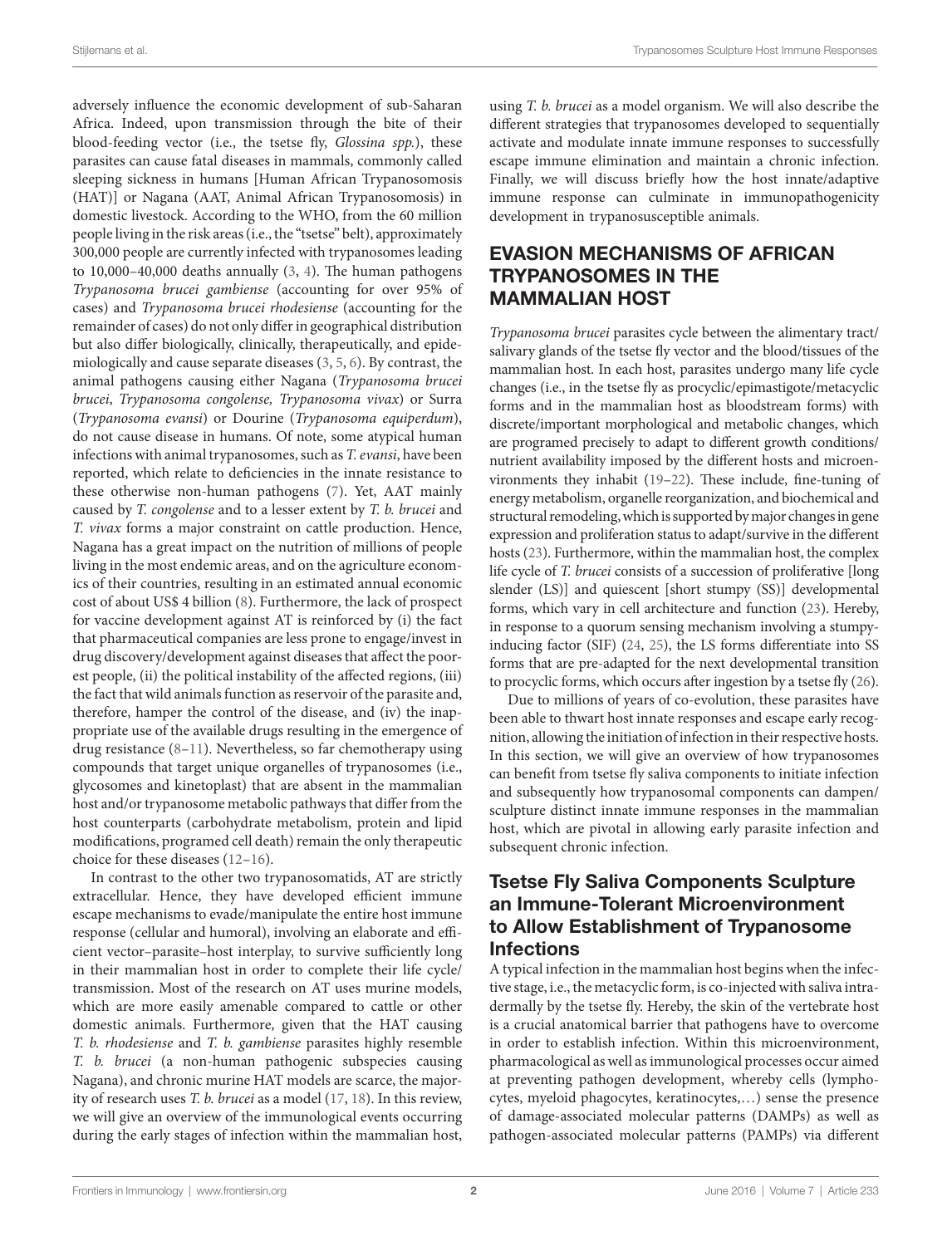pattern recognition receptors (PRRs), leading to the secretion of pro-inflammatory cytokines, type-I IFN, chemokines, reactive oxygen and nitrogen species, and antimicrobial peptides ([27–](#page-9-12)[29\)](#page-9-13). Yet, during evolution, the skin has become a key interface for arthropod-borne diseases, whereby the pathogen in concert with saliva components transforms the skin barrier into an immunetolerant organ supporting parasite development [\(30](#page-9-14)[–32\)](#page-9-15). This was strengthened by the observations by Caljon et al. ([33\)](#page-9-16) that the presence of tsetse fly saliva allowed a faster onset of the disease, which was associated with a reduced induction of inflammatory mediators at the site of infection and the interference of tsetse fly saliva with host hemostatic reactions ([34\)](#page-9-17). Indeed, tsetse fly saliva was shown to exert a dual pharmacological role (see **[Figure 1](#page-3-0)**, red panel), (i) interfere with vertebrate host responses to enable successful blood feeding via the suppression of vasoconstriction, platelet aggregation, and coagulation [involving the anticoagulant thrombin inhibitor (TTI), a 5′Nucleotidase-related apyrase and Adenosine Deaminase-related proteins (ADA)] ([35–](#page-9-18)[41\)](#page-9-19) and (ii) modulate the host immune environment at the bite site that impacts pathogen transmission [\(42](#page-9-20)[–44](#page-9-21)). Saliva was also reported to be highly immunogenic/allergenic in nature, thereby promoting infection onset in saliva immunized animals ([45\)](#page-9-22). For instance, Tsetse Antigen5 (TAg5) was shown to sensitize mice and trigger acute hypersensitivity reactions, which in turn could allow more efficient parasite extravasation into the blood circulation ([46\)](#page-9-23). A recently identified immunoregulatory peptide Gloss2 in tsetse fly saliva was shown to inhibit the secretion of trypanolytic molecules, such as TNF, and other pro-inflammatory cytokines, such as IFN-γ and IL-6, which could allow parasites to avoid initial elimination ([44\)](#page-9-21). Yet, through the use of transcriptome analyses and the availability of a partially annotated tsetse genome, it might be expected that many more proteins will be identified in the near future [\(34,](#page-9-17) [47\)](#page-9-24).

Within the local immune-tolerant skin microenvironment, the metacyclic parasites respond to the increased temperature and rapidly transform into blood-stage trypomastigotes (LS forms), which divide by binary fission in the interstitial spaces at the bite site. Subsequently, they disseminate via the draining lymph nodes ([48,](#page-9-25) [49](#page-9-26)). The first visible sign of a trypanosome infection coincides in many but not all instances with the occurrence of a "chancre," several days after infection ([48,](#page-9-25) [50](#page-10-0), [51\)](#page-10-1). This development (onset, size, and duration) of the chancre correlates with the number of metacyclic parasites inoculated into the skin and is due to a local immune response directed against the variable antigen type (VAT) of the proliferating metacyclic forms [\(48](#page-9-25)). This consists of buildup of metabolic waste and cell debris from apoptotic cells, mainly neutrophils, releasing their intracellular cargo [i.e., neutrophil extracellular traps (NETs), antimicrobial peptides] aiming at capturing and subsequently killing the pathogens ([52\)](#page-10-2). Of note, although there are so far no reports documenting the contribution of neutrophils at the early stages of AT infection, the contribution of these phagocytes are documented in many other protozoan infections, such as Leishmaniasis and Malaria ([52–](#page-10-2)[54\)](#page-10-3). Subsequently, the apoptotic cells in concert with parasite- and vector-derived components will be internalized by myeloid phagocytic cells (MPC) and degraded/processed to initiate innate immune responses ([52](#page-10-2)–[54](#page-10-3)). Also CD4<sup>+</sup> T lymphocytes

were shown to play a key role in chancre formation, since *in vivo* depletion of CD4<sup>+</sup> T cells before inoculation of trypanosomes via a tsetse-fly bite resulted in a significant reduction of chancre formation ([50\)](#page-10-0).

# Trypanosome-Derived Components Allow Parasite Survival and Sculpture Host Responses

### SRA and TgsGP Allow Resistance to Normal Human Serum-Mediated Lysis

An important first step in the initiation and establishment of a trypanosome infection in the mammalian host is associated with cell cycle re-entry and metabolic/morphological/structural changes (see **[Figure 1](#page-3-0)**, blue panel). This is required for acquisition of nutrients (i.e., glucose/iron/heme) in order to proliferate and subsequently activate immune evasion mechanisms to establish infection ([20](#page-9-27), [48,](#page-9-25) [55\)](#page-10-4). Since trypanosomes are deficient in heme biosynthesis and heme cannot diffuse through the parasites' membrane [\(56](#page-10-5)[–58](#page-10-6)), they require uptake of exogenous heme by the haptoglobin (Hp)–hemoglobin (Hb) receptor (HpHbR) located in the parasites' flagellar pocket ([59\)](#page-10-7). Following release of Hb from destroyed erythrocytes, it will be complexed with Hp, forming a Hp–Hb complex, which can be recognized by the myeloid phagocyte system (MPS) via CD163 and by the trypanosomal HpHbR. This will allow parasites to acquire and incorporate heme into intracellular hemoproteins required for optimal parasite growth and resistance to the oxidative burst by host cells. However, the HpHbR is also involved in primate innate immunity against certain trypanosome species ([60,](#page-10-8) [61](#page-10-9)). Indeed, the serum of catarrhine primates and humans contains two trypanolytic particles: (i) a 500 kDa high-density lipoprotein (HDL)-bound trypanosome lytic factor (TLF)-1 and (ii) a 2 mDa large lipid-poor (<2%) IgM/apolipoprotein A-1 complex called TLF-2, that harbor the trypanolytic primate-specific apolipoprotein L1 (ApoL1), ApoA1, and Hp-related protein (Hpr) [\(62](#page-10-10)[–65](#page-10-11)). Importantly, Hpr is a gene duplication product exhibiting high homology with Hp, which interacts with Hb to form an Hpr–Hb complex on the TLF-1 particles [\(66](#page-10-12), [67](#page-10-13)). Following binding of the TLF-1 particle to the HpHbR [\(60](#page-10-8), [68,](#page-10-14) [69\)](#page-10-15), the entire TLF-1 particle is endocytosed and targeted to the lysosome. Subsequently, ApoL1 forms a pore in the endolysosomal membrane and triggers lysosomal swelling leading to the lethal release of lysosomal content into the parasites' cytosol ([70](#page-10-16)–[76](#page-10-17)). In addition, it was shown that the C-terminal kinesin *TbKIFC1* is involved in ApoL1-mediated lysis, whereby it transports ApoL1 from the endolysosomal membrane to the mitochondrion, leading to mitochondrial membrane depolarization and fenestration and subsequently lysis ([77\)](#page-10-18). Two different models are proposed to explain TLF-2 mediated killing; (i) since both Hpr and ApoL1 are present in this particle and TLF-2 killing of *T. b. brucei* is partly dependent on the *Tb*HpHbR receptor for uptake, TLF-2 may function in a manner similar to TLF-1 [\(60,](#page-10-8) [69\)](#page-10-15). Yet, given that TLF-2 killing was not inhibited by the addition of Hp, a potent competitive inhibitor of TLF-1 uptake, it is more likely that TLF-2 has a different mode of internalization than TLF-1 ([62,](#page-10-10) [73](#page-10-19)). (ii) TLF-2 uptake may also be linked to ApoL1 interaction with the *T. b. brucei* variable surface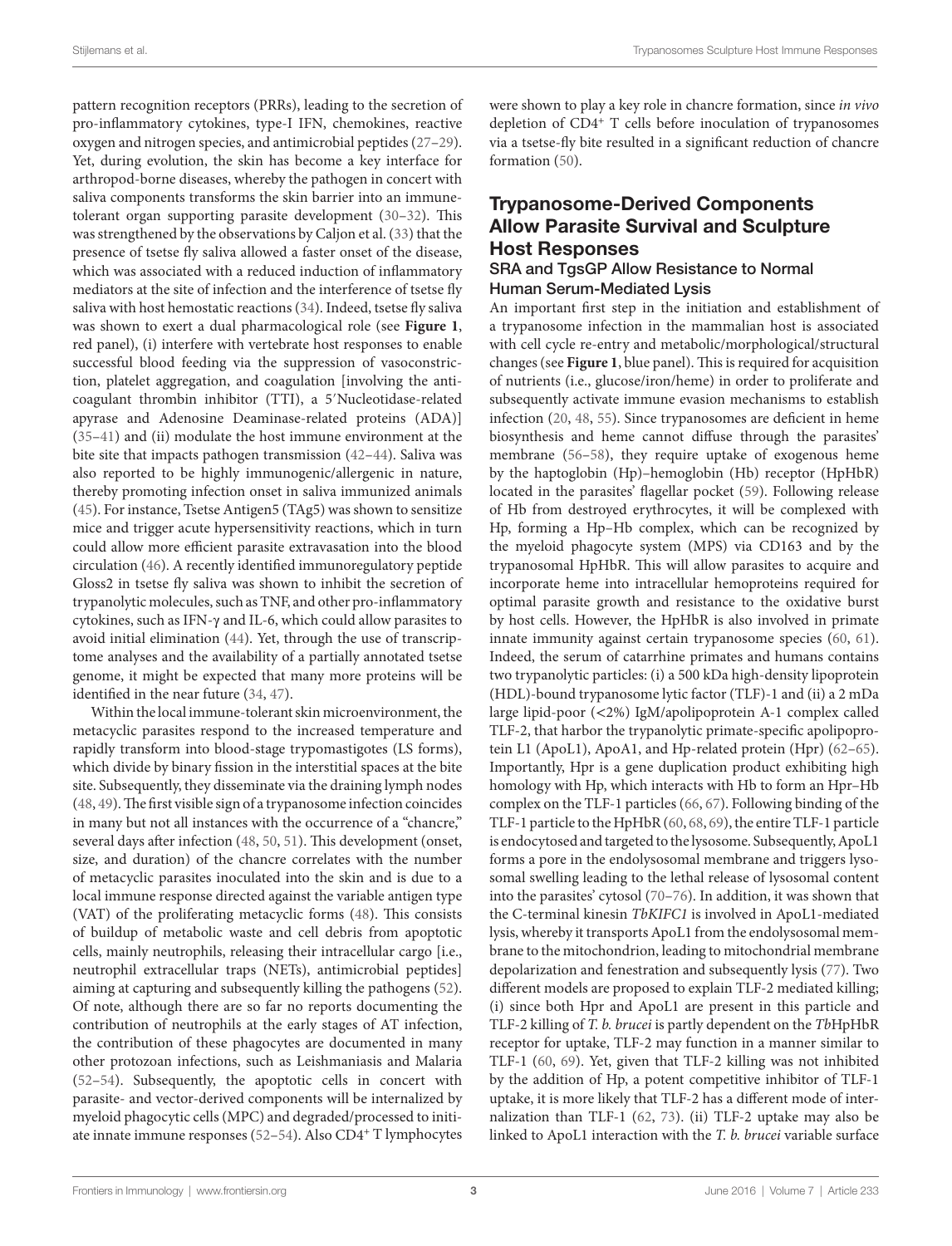

<span id="page-3-0"></span>glycoprotein (VSG) coat or TLF-2-associated IgM may bind *T. b. brucei*, as it is the only protein component that distinguishes both classes of TLF [\(78](#page-10-20)). Yet, so far no results supporting either mechanism of TLF-2 binding to *T. b. brucei* have been reported.

In contrast to the widespread *T. b. brucei* subspecies, which is highly infectious in many non-primate species that do not express Hpr and ApoL1 [\(79](#page-10-21)), the human pathogenic subspecies *T. b. rhodesiense* and *T. b. gambiense* express resistance proteins. Indeed, *T. b. rhodesiense* expresses a serum resistance antigen (SRA) and *T. b. gambiense* expresses a specific glycoprotein (TgsGP) counteracting ApoL1 activity ([80–](#page-10-22)[82\)](#page-10-23), thereby enabling these parasites to evade the lethal action of TLF particles (see **[Figure 1](#page-3-0)**, blue panel). Furthermore, *T. b. gambiense* exhibits low-level HpHbR expression and harbors an amino acid substitution (L210S) in HpHbR, leading to reduced TLF-1 uptake [\(76](#page-10-17), [80](#page-10-22)[–85](#page-10-24)). Recently, it was shown that SRA can be transferred from *T. b. rhodesiense* to *T. b. brucei* by membranous nanotubes that originate from the flagellar membrane and disassociate into free extracellular vesicles (EV) [\(86](#page-10-25)). Hence, this could result in the exchange of virulence factors that confer resistance to innate elimination.

#### *T. brucei*-Derived Kinesin Heavy Chain (TbKHC1) and Adenylate Cyclase Dampen Inflammation and Promote Parasite Growth

Besides parasite-derived factors playing a role in resistance to normal human serum (NHS), some parasite-derived molecules (see **[Figure 1](#page-3-0)**, blue panel) are also able to dampen pro-inflammatory responses (TNF, NO) by classically activated macrophages (M1), needed for initial parasite control. One such important *T. brucei* protein is the Kinesin Heavy Chain 1 (TbKHC1) [\(87\)](#page-10-26), which is released by the parasites in the environment via an unknown mechanism and sustains the development of the first (most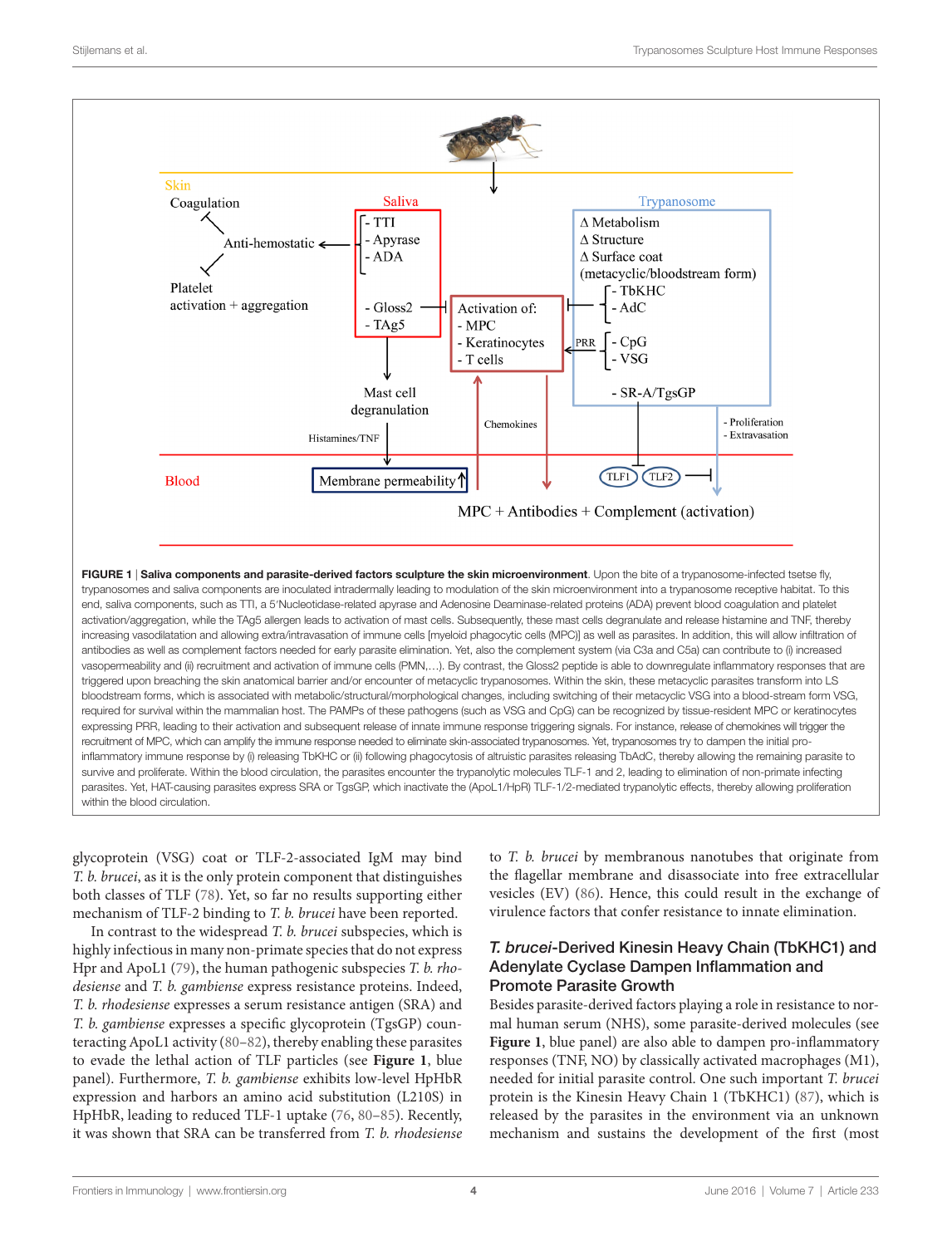prominent) peak of parasitemia in the blood and its control by the host. Following binding of TbKHC1 to the SIGN-R1 molecule (i.e., a surface C-type lectin expressed mainly by marginal zone macrophages within the spleen), the arginine/ NO metabolism is modulated in favor of arginase activity via an IL-10-dependent induction of arginase-1 and down-regulation of iNOS activities. In turn, this stimulates the production by the host of l-ornithine and hereby the synthesis of polyamines, which are essential nutrients for growth of trypanosomes in the host ([88\)](#page-11-0). Consequently, IL-10/arginase-1-producing immune cells are impaired in their capacity to destroy the parasite, thereby favoring parasite settlement. Another factor that trypanosomes use to establish infection comprises in the large family of transmembrane receptor-like adenylate cyclases (AdCs), called *T. brucei* Adenylate Cyclase (TbAdC) ([89](#page-11-1)), which converts ATP into cyclic adenosine monophosphate (cAMP). During steady-state conditions, the TbAdC levels are low as is the cAMP production, yet upon stress (such as phagocytosis by M1 cells) the TbAdC levels can be elevated ~250-fold above the basal cellular content ([89,](#page-11-1) [90\)](#page-11-2). Subsequently, the cytoplasmic cAMP levels within the phagocytes increase, activating protein kinase A and leading to the inhibition of the synthesis of the trypanolytic cytokine TNF ([91,](#page-11-3) [92](#page-11-4)). Hence, it seems that trypanosomes have developed a system whereby altruistic parasites are phagocytosed, thereby disabling the M1-mediated innate immune response required for parasite control (see **[Figure 1](#page-3-0)**), and paving the way for initiation and establishment of the first wave of parasitemia.

#### Surface Coat Remodeling Prevents Elimination by the Humoral Immune Response

Given that AT are strictly extracellular parasites, they are confronted with the hosts' humoral immune response. Yet, one of the most fundamental changes occurring when parasites are inoculated into the mammalian host is the remodeling of the parasite cell surface [\(93](#page-11-5)). Indeed, within the mammalian host the metacyclic forms rapidly transform into the typical LS bloodstream forms expressing a different uniform VSG coat [\(94](#page-11-6)). This VSG coat consists of  $5 \times 10^6$  homodimers of 50–60 kDa subunits held on the extracellular face of the plasma membrane by a glycosylphosphatidylinositol (GPI) anchor [\(95](#page-11-7)), which consists of a ethanolaminephosphate-6-mannose-α1,2-mannose-α1,6 mannose-α1,4-glucosamine-α1,6-myo-inositol-1-phospholipid motif and a short galactose chain ([96–](#page-11-8)[99\)](#page-11-9). Despite great variations in primary sequence, the secondary and tertiary structural features are highly conserved within the ordered coat structure ([100](#page-11-10)). Although VSG molecules are free to diffuse in the plane of the membrane [\(101,](#page-11-11) [102\)](#page-11-12), this ~15-nm-thick VSG coat has a dual role: shield off buried invariant proteins from recognition by the hosts' innate/acquired immune system and protect bloodstream parasites against complement-mediated lysis. Indeed, activation of the alternative pathway, which occurs in the absence of specific antibodies (Abs), may potentially play a crucial role in parasite clearance during the early stage of infection. Yet, it was shown by Devine et al. [\(103\)](#page-11-13) that *T. b. gambiense* parasites, which are covered by C3, specifically inhibit the activation of the alternative pathway through their VSGs by masking sites on the plasma membrane, which are capable of promoting alternative

pathway activation ([104](#page-11-14)). Hence, the activation of the alternative pathway did not proceed further than the establishment of the C3 convertase, thereby impairing the generation of the terminal complex (C5–C9) which normally induces trypanolysis [\(103](#page-11-13)). In addition, soluble complement molecules, such as C3a and C5a, secreted during early stages of trypanosome infection, can further contribute to the initiation of the early inflammatory immune response within the chancre and may also act as (i) chemotactic agents attracting phagocytes to the site of infection and (ii) release histamine from mast cells thereby increasing microvascular permeability [\(105](#page-11-15)), which would allow/enable parasite extravasation into the blood circulation. Of note, the classical pathway, activated by immune complexes of trypanosome antigens and Abs, seems to contribute to trypanosome clearance through antibody-mediated trypanolysis and/or phagocytosis, which is of importance during peak parasitemia clearance (see later). Yet, also in this scenario, parasites are able to eliminate/remove surface-bound IgG (immune complexes) as well as complement through their rapid VSG recycling system and thereby prevent elimination ([106\)](#page-11-16). Furthermore, since complement is essential in antibody-mediated destruction of trypanosomes, by releasing vast amounts of soluble VSG (sVSG), mainly observed at the peak of parasitemia, this will scavenge complement factors and, hence, induce a state of hypocomplementemia [\(107,](#page-11-17) [108\)](#page-11-18). This might favor the survival and escape of a minority of the parasites.

Additionally, binding of anti-VSG IgG or IgM to the trypanosome's coat results in parasite aggregation. Yet, trypanosomes are able to disaggregate in an energy-dependent manner involving protein kinase-C as part of the defense against the host humoral immune system ([109](#page-11-19)). Hence, this could function as a survival strategy in the presence of antibody prior to the occurrence of VSG switching ([109](#page-11-19)). The parasite's surface consisting of repetitive monotypic VSG molecules can cross-link B cell receptors (BCRs) and subsequently lead to T-cell-independent B-cell activation ([110](#page-11-20)). However, during the process of antigenic variation (from metacyclic form toward trypomastigote form) mediated via changing VSG expression sites (i.e., *in situ* switching or transcriptional control) or by gene replacement resulting in a switch of the terminal telomeric VSG gene, heterologous VSG molecules are presented on the surface, thereby forming a mosaic VSG coat, which prevents direct B cell activation until a VSG uniformity is obtained [\(111,](#page-11-21) [112](#page-11-22)). This in turn might allow parasites to transiently escape T cell-independent B cell-mediated elimination and gives time to transform into trypomastigote forms adapted to survive in the mammalian host. Hence, this process gives the parasites an immunological advantage during the process of antigenic variation and is an efficient mechanism to escape antibody-mediated elimination during the early as well as chronic stage of infection [\(111\)](#page-11-21).

## VSG and VSG-Derived Fragments Trigger Different Cellular Innate Immune Responses

The VSG coat plays a key role in the interaction with the host, whereby it is involved in a population survival strategy through antigenic variation as well as in an individual cell survival strategy through rapid endocytosis, removal of bound antibody, and recycling back to the cell surface [\(106](#page-11-16)). The parasites not only use the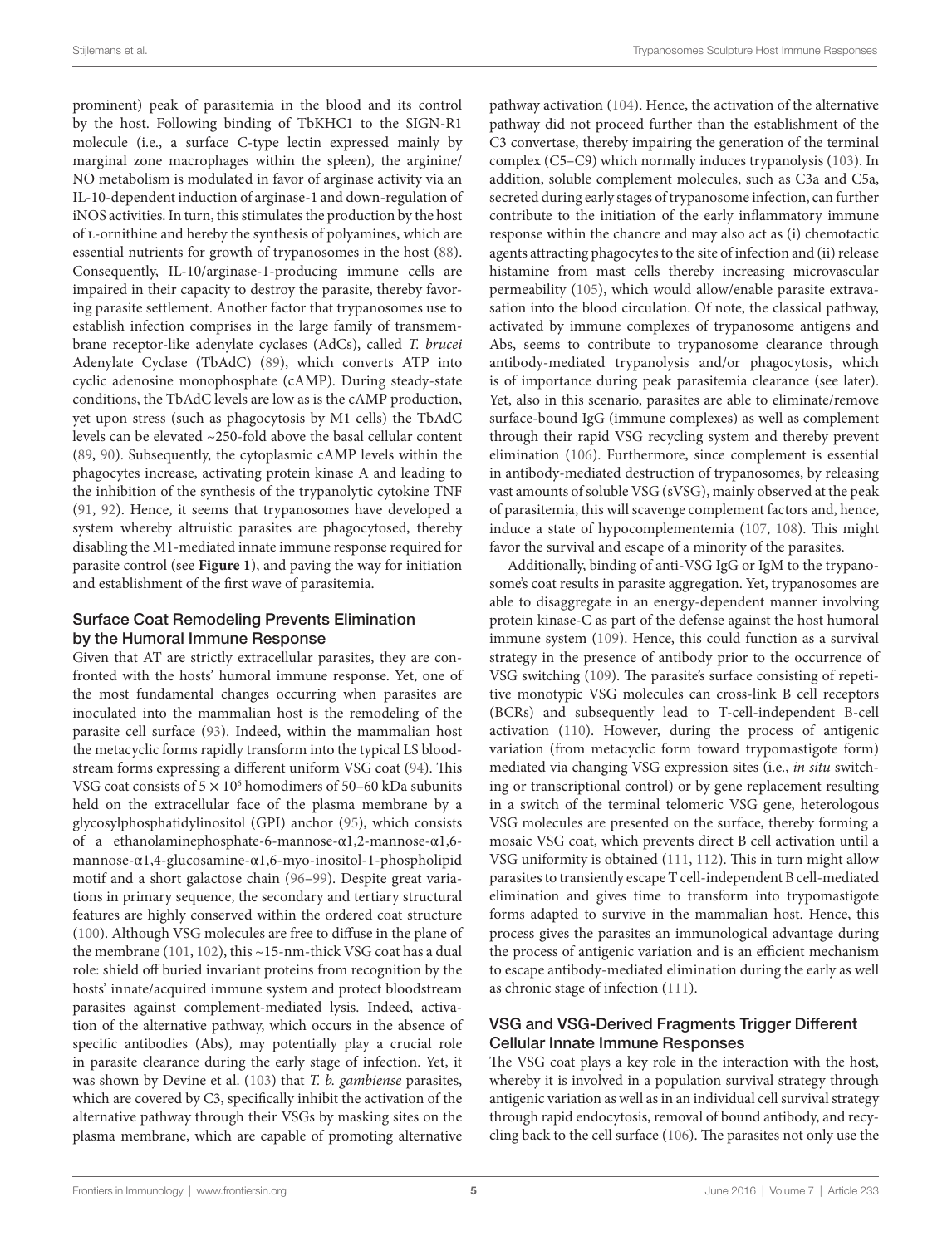VSG as an efficient escape mechanism jeopardizing the induction of an effective antibody response ([113–](#page-11-23)[115](#page-11-24)), but also use it as means to modulate the hosts' cellular responses. Indeed, *T. brucei* parasites contain an endogenous phospholipase C (PLC) known as the GPI-PLC, which is activated upon hypotonic lysis, stress, or during antigenic variation ([90,](#page-11-2) [116,](#page-11-25) [117\)](#page-11-26), and shown not to be essential but rather to act as a virulence factor given that a PLC<sup>−</sup>/<sup>−</sup> mutant was attenuated in mice ([118\)](#page-11-27). Activation of the GPI-PLC hydrolyzes the GPI-anchor on the VSG [\(119,](#page-11-28) [120](#page-11-29)). This hydrolysis will convert the hydrophobic membrane-form VSG (mfVSG) into a water sVSG ([117](#page-11-26)), thereby leaving the dimyristoyl glycerol (DMG) compound of the GPI-anchor in the membrane and releasing the glycosylinositolphosphate (GIP)-VSG part [\(121\)](#page-11-30). Both components (DMG and GIP-VSG) exhibit distinct functions as far as activating potential of host immune cells is concerned ([121](#page-11-30), [122\)](#page-11-31). Indeed, the GIP-VSG moiety is recognized by a Type A scavenger receptor expressed on myeloid cells, thereby initiating the activation of NF-κB and MAPK pathways and the expression of pro-inflammatory genes, such as TNF-α, IL-6, IL-12p40, and GM-CSF ([123](#page-11-32)). This is further amplified when myeloid cells are primed with T-cell derived IFN- $\gamma$  ([124](#page-11-33)). Hereby, the galactose side chain of VSG is responsible for TNF-α production following activation of the protein tyrosine kinase (PTK) pathway ([121](#page-11-30), [125\)](#page-11-34). However, reversing the order of exposure (i.e., exposing myeloid cells to GIP-VSG before IFN-γ stimulation) resulted in a downregulation of IFN-γ-inducible responses, including transcription of inducible NO synthase and secretion of NO, which was associated with reduction in the level of STAT1 phosphorylation ([126](#page-11-35)). This event might be of importance during the initial stage of infection, i.e., when sVSG is released from metacyclic forms during the early transition into bloodstream forms (see **[Figure 2](#page-6-0)**). The GPI moiety, and in particular its DMG anchor that is released mainly during the descending phase of acute infection and during chronic infection, activates the protein kinase-C (PKC) pathway, and mediates macrophage priming/hyperactivation and LPS hyper-responsiveness in a MyD88-dependent manner [\(121,](#page-11-30) [122,](#page-11-31) [127,](#page-12-0) [128\)](#page-12-1). Importantly, also in experimental bovine models, the DMG compound was shown to be crucial for M1 over-activation ([129](#page-12-2)). In addition, the DMG compound of the mfVSG anchor seems to be crucial, via its IL-1 $\alpha$ -inducing and -priming activity, in further fueling TNF induction [\(130\)](#page-12-3).

### CpG DNA is Used as Immunomodulatory Molecule to Trigger Macrophage Activation and Early Polyclonal B Cell Activation

Non-mammalian genomic DNA (i.e., CpG DNA) can also induce a host immune response [\(131\)](#page-12-4). In this context, low amounts of tsetse-inoculated metacyclic parasites or SS blood-stream form parasites, continuously generated during the parasite cycle in the mammalian host, are eliminated/lysed giving rise to release of CpG DNA into circulation (see **[Figure 2](#page-6-0)**). In turn, these CpG oligonucleotides trigger TLR9 signaling leading to the induction of M1 activation and polyclonal B-cell activation and subsequent isotype switching [\(132](#page-12-5), [133\)](#page-12-6). Importantly, CpG-mediated signaling can independently or synergistically with parasite-derived lipid or protein molecules (see further) activate the production of pro-inflammatory cytokines and NO needed for optimal peak

parasitemia control. Indeed, as shown by Drennan et al. ([127](#page-12-0)), during *T. brucei* infections, there is partial requirement for TLR9 signaling in the production of IFN-γ and VSG-specific IgG2a antibodies and for mammalian TLR family and MyD88 signaling in the innate immune recognition of *T. brucei*. Polyclonal B-cell activation, on the other hand, which is induced independently of BCR specificity, may play an important role in the defense against infections by enhancing natural antibody production and inducing memory B cells. Hence, polyclonal B cell activation increases the levels of natural antibodies to keep up with multiplication of the microorganisms, thus containing pathogen dissemination. Although triggering of polyclonal B cell activation is a natural innate immune response induced by many pathogens, the induction of polyclonal B cell activation (B cell expansion) might also be used as an immune evasion mechanism, whereby unselectively differentiating B cells can differentiate into short-lived plasmablasts (producing unspecific IgM), which ultimately results in apoptosis/elimination of the targeted B cell population [\(134](#page-12-7), [135](#page-12-8)). In addition, regulatory B cells might also be induced and exert an immunosuppressive function by the secretion of IL-10, IL-17, IL-35, and transforming growth factor-β (TGFβ), and thereby dampen the initial pro-inflammatory immune response aimed at controlling infection ([110](#page-11-20), [136\)](#page-12-9). However, so far no evidence of the occurrence of regulatory B cells is provided in this model.

## TLTF Triggers IFN-**γ** Production by CD8**+** T Cells

Another trypanosome-derived factor documented to play a key role in early parasite–host interactions is the trypanosomederived lymphocyte-triggering factor (TLTF), a secreted 185 kDa invariant glycoprotein able to trigger IFN-γ production by CD8<sup>+</sup> T cells [\(137–](#page-12-10)[140](#page-12-11)). It was shown by Hamadien et al. ([138](#page-12-12)) that early during *T. brucei* infection (day 3 p.i.) high levels of TLTF could be measured in the serum prior to IFN-γ production. Yet, later on during infection, these levels declined and coincided with increased levels of anti-TLTF antibodies. Of note, it was suggested that detection of TLTF and anti-TLTF antibodies in cerebrospinal fluid of HAT patients could be used as a tool for detection and staging of the disease [\(141\)](#page-12-13). In addition, work from the same group and Nishimura et al. [\(142\)](#page-12-14), revealed that IFN-γ was also able to trigger TLTF secretion in *in vitro* cultures of *T. brucei* parasites in a dose and tyrosine protein kinase-dependent manner and to stimulate parasite growth ([143,](#page-12-15) [144](#page-12-16)). This suggests that TLTF and IFN-γ exert bidirectional activating signals between parasites and CD8<sup>+</sup> cells. Hence, these molecules might play a crucial regulatory function in the parasite–host interactions and influence the disease course during experimental African trypanosomosis (see **[Figure 2](#page-6-0)**), whereby (i) TLTF released by *T. brucei* parasites triggers early IFN-γ production by CD8<sup>+</sup> T cells leading to the activation of M1 cells, (ii) IFN-γ triggers further secretion of TLTF by the proliferating parasites and was also suggested to be a growth factor for trypanosomes ([142](#page-12-14), [145](#page-12-17)). However, an alternative explanation for the apparent IFN-γ-mediated parasite growth effects, which cannot be excluded in *in vivo* settings, is that the early expansion of proliferating parasites (cf. ascending phase of first peak parasitemia) releases more TbKHC which in turn stimulates the synthesis of the essential nutrients, i.e., polyamines (see above) ([88\)](#page-11-0).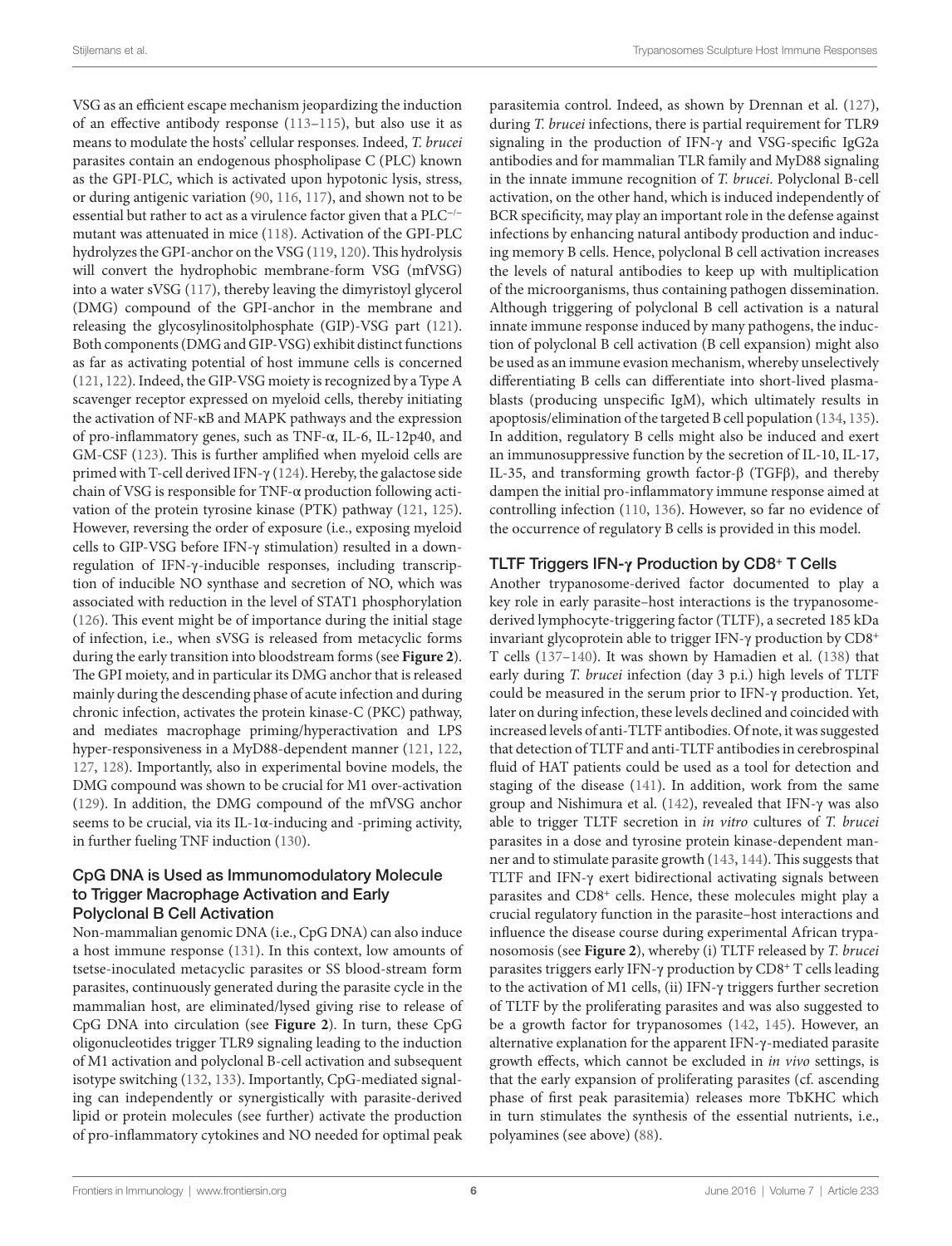

<span id="page-6-0"></span>FIGURE 2 | Trypanosome establishment within the mammalian host. Within the blood circulation (several days post infection) the metacyclic trypanosomes give rise to a first small peak (which is not always observed). Subsequently, the metacyclic trypanosomes change their metacyclic VSG coat into the bloodstream VSG, thereby expressing a mosaic VSG that prevents Ab-mediated elimination. This dense VSG coat also prevents recognition of buried epitopes, including binding of complement factors (C3) to their surface. Also Ab-mediated elimination is prevented due to the rapid recycling of these VSG–Ab complexes and VSG shedding (i.e., sVSG release) that in turn scavenges circulating complement. Recognition of sVSG via SR-A on myeloid cells, in concert with CpG recognized via TLR9, results in the activation of MPC, which trigger activation of NK/NKT and T cells. In turn, these cells produce IFN-γ needed for proper activation of myeloid cells (M1 cells) and subsequent release of pro-inflammatory mediators (TNF/NO). Of note, initially, when GIP-sVSG is released via PLC activation due to stress prior to IFN-γ production, there is a weak activation of myeloid cells. Yet, triggering of PRR at the level of B cells (i.e., TLR9 via CpG) can also lead to polyclonal B-cell activation. Subsequently, parasites rapidly multiply as LS forms giving rise to the most prominent parasitemia peak. Trypanosomes also release TLTF that triggers IFN-γ production by CD8+ T cells, which in turn stimulates parasite proliferation. However, IFN-γ exposure in concert with GIP-sVSG release will trigger an enhanced production of trypanolytic molecules by myeloid cells, which in concert with anti-VSG antibodies are needed for peak parasitemia control. Upon reaching the peak of parasitemia, the majority of the parasites differentiate into non-proliferative SS forms that are pre-adapted for uptake by tsetse flies, while a minority undergoes antigenic variation. Yet, in the mammalian host, these SS forms are deemed to die, thereby releasing mfVSG as well as CpG. These molecules exert dual functions; (i) the DMG of mfVSG triggers macrophage hyperactivation and LPS-hypersensitivity, while CpG further fuels polyclonal B-cell activation. These B cells can differentiate into short-lived plasmablasts (producing unspecific IgM) and ultimately results in apoptosis/elimination of all B-cell subsets and loss of B-cell memory. At this stage of infection, parasites also release TSIF that further stimulates the production of suppressive M1 and induces T-cell suppression. Once the first peak of parasitemia is controlled, the infection is established and the hosts' adaptive immune response will develop, whereby the B- and T-cell response are impaired and there is a polarized M1 activation leading the trypanosomosis-associated pathogenicity.

## TbTSIF Induces M1 Cells and Triggers T-Cell Suppression

Several trypanosome components have been shown to exert a macrophage-activating potential, leading to NO-dependent suppression of T-cell proliferation ([146,](#page-12-18) [147](#page-12-19)). Another parasite-derived molecule exerting the potential to modulate the host immune network is the *T. brucei*-derived Trypanosome Suppression Immunomodulating Factor (TSIF) [\(148\)](#page-12-20). Since this molecule plays a role in triggering suppressive M1, it is most likely released during the descending phase of infection (see **[Figure 2](#page-6-0)**), at the moment that M1 cells exert their most prominent effects (i.e., production of trypanolytic molecules TNF/NO). Furthermore, as shown by Gomez-Rodriguez et al.

[\(148](#page-12-20)), this molecule is able to (i) block T-cell proliferation in a cell–cell contact and IFN-γ/NO-dependent manner and (ii) limit secretion of immune-protective IL-10 by alternatively activated macrophages (M2) required to dampen M1-mediated pathogenic effects. Hence, TbTSIF could play a dual role, i.e., contribute to initial parasite control (via TNF/NO) and fuel suppressive M1 and T-cell suppression leading to pathogenicity. However, T-cell suppression could also be a means of the parasite to negatively affect/inhibit B-cell development and thereby impair effective humoral responses (see later) and allow/guarantee parasite survival. In addition, it seems that TbTSIF is also essential for *T. brucei* development/biology since TbTSIF knock-out parasites were not viable and died within 2 days.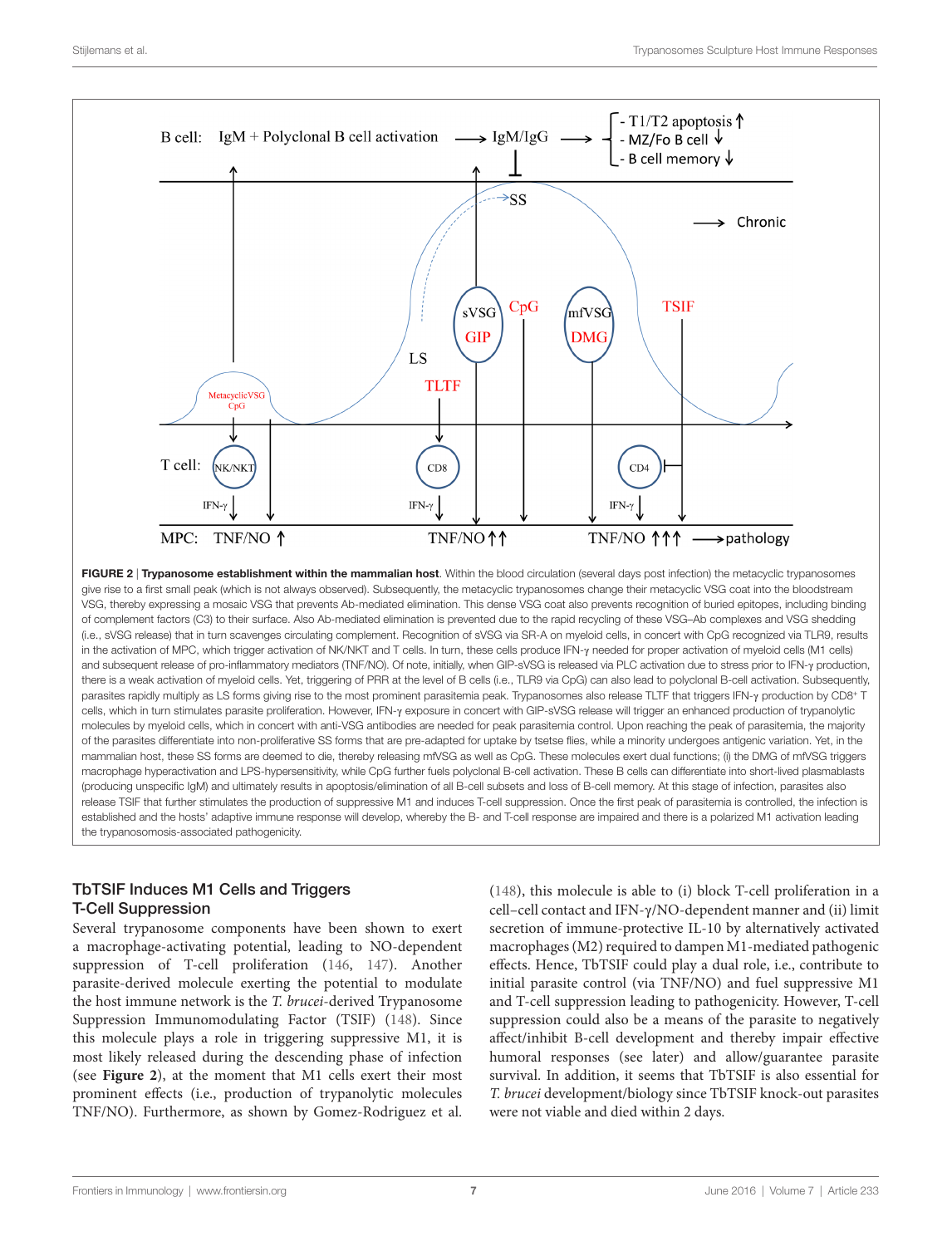# Host Innate/Adaptive Responses Determine Trypanosome-Associated **Pathogenicity**

Since AT can establish chronic infections in their mammalian host, which is associated with different forms of pathogenicity (anemia, liver injury, weight loss, neuropathology,…), it is clear that the innate response is insufficient for complete elimination of the parasites and, hence, will require the help of the adaptive immune response to combat infection. Yet, the modulation of the innate immune response might also affect the rejoinder of the adaptive immune response. In this section, we will elaborate on what is happening during the later stage of infection once the trypanosome infection is established in the mammalian host.

#### Trypanosome-Infections Impair B-Cell Functionality

As mentioned before, although trypanosomes use antigenic variation of their VSG coat as an efficient way to escape host humoral responses, trypanosomes also directly/indirectly affect B cell development as an additional means to escape elimination. Important to mention is that experiments in μMT (B cell deficient) and IgM<sup>−</sup>/<sup>−</sup> mice revealed that the initial development of peak parasitemia is independent of infection-induced anti-VSG antibodies. In addition, *in vivo* parasite VSG switching is an intrinsically programed genetic process that is independent of B cells or antibody pressure, with the function of antibodies mainly limited to the elimination of the remaining non-switched parasites [\(149\)](#page-12-21). Studies in experimental rodent infection models have implicated T-cell-independent anti-VSG IgM responses to be the first line of host defense against proliferating parasites ([150](#page-12-22)) (see before). Although B cells aid in periodically clearing circulating parasite levels by VSG-specific antibodies, they are limited by their VSG-specificity, yet they are required for longterm survival, while IgM antibodies play only a limited role in this process [\(149](#page-12-21), [151–](#page-12-23)[153](#page-12-24)). Importantly, similar observations were obtained in a Cape Buffalo model for natural trypanosomosis resistance [\(154](#page-12-25)). An additional aspect that plays a role in antibody-mediated recognition of trypanosomes is that though polyclonal antibodies are raised against different parts of the VSG molecule ([155\)](#page-12-26), only surface exposed regions (N-terminal more variable region) of the VSG could play a role in parasite elimination given that the buried epitopes (C-terminals more conserved region) are inaccessible for conventional antibodies ([102,](#page-11-12) [156\)](#page-12-27). Indeed, the VSG coat functions as a protective coat shielding of conserved buried epitopes/proteins, thereby preventing elimination of successive waves of trypanosomes expressing a different VSG coat.

The data so far indicate that *T. brucei* parasites affect B cells already early during infection (within 1 week p.i.) at different levels, resulting in the loss of humoral immune competence in trypanosusceptible hosts. This early undermining of humoral responses is important given that the production of high-affinity, antigen-specific, class-switched, antibodies takes up to 10 days after immunization [\(157](#page-12-28)). First, as mentioned before, there is induction of non-specific, polyclonal B-cell activation leading to clonal exhaustion ([158–](#page-12-29)[160](#page-12-30)). Second, there is destruction of the splenic B cell compartment that is manifested by the occurrence of marginal zone and follicular B cell (FoB) depletion. Hereby, IFNγ was shown to play a key role in destruction of FoBs ([161\)](#page-12-31), which was associated with enhanced expression of the death receptor Fas, leading to loss of protective B cell memory responses against unrelated antigens. Third, it was shown that during *T. brucei* infection there is an impaired B-cell lymphopoiesis in the bone marrow and spleen already at the level of transitional B cells [\(159,](#page-12-32) [162\)](#page-12-33). Hereby, there was massive cell death observed in transitional B cells *in vitro* through a contact-dependent mechanism, which is not dependent on TNF or prostaglandin-dependent death pathways [\(159\)](#page-12-32). Of note, the mechanism(s) of *T. brucei*-induced transitional B-cell depletion *in vivo* remains to be fully elucidated.

Collectively, trypanosomes deliberately undermine the host's capacity to sustain antibody responses against recurring parasitemia waves by depleting transitional B cells, which in turn impairs the replenishment of the mature marginal zone and FoB populations. Since parasite-specific antibodies are essential for parasite control, inhibition of B-cell maturation at the transitional stage is an efficient evasive mechanism to prevent the buildup of protective "humoral" immunity against successive parasitemia waves. In this context, it was recently shown by De Trez et al. [\(163](#page-13-0)) that *T. brucei* infection is impairing the maintenance of the antigen-specific plasma B-cell pool.

#### Trypanosome Infections Induce Early IFN-**γ**-Mediated M1 Polarization that Subsequently Contributes to Pathogenicity Development

The parasite-derived components sVSG and CpG DNA that are released trigger via specific receptors (SR-A, TLR9) myeloid cell activation [\(121](#page-11-30)[–123,](#page-11-32) [127,](#page-12-0) [164\)](#page-13-1). In turn, this triggers T cell activation and the release of IFN- $γ$  [\(165](#page-13-2)), which primes macrophages to become fully activated/M1 polarized thereby releasing pro-inflammatory molecules (TNF/NO) needed for parasite control [\(166,](#page-13-3) [167](#page-13-4)). This type 1 cytokine storm can also culminate in pathology development if maintained during later stages of infection ([166–](#page-13-3) [172](#page-13-5)). Yet, only animals able to produce tissue-protective IL-10 can exhibit an alleviated pathogenicity [\(167\)](#page-13-4). Importantly, the balance of these different activation/deactivation signals may determine the outcome of infection [\(173](#page-13-6), [174](#page-13-7)). Recently, it was shown that different lymphocyte populations play a role in IFN-γ production, whereby NK and NKT cells are the earliest IFN-γ producers, followed by CD8<sup>+</sup> and CD4<sup>+</sup> T cells ([124](#page-11-33)). A possible explanation for this transition in different IFN-γ-producing T cells during the early stages of infection could be that: (i) initially type-I IFN released by for instance TLR9-activated myeloid cells can trigger NK/NKT-cell activation ([175](#page-13-8), [176\)](#page-13-9); (ii) subsequently, parasite-derived TLTF will trigger IFN-γ production by CD8<sup>+</sup> T cells in a non-antigen-specific manner ([140](#page-12-11), [145](#page-12-17), [177\)](#page-13-10); and (iii) finally, the increased release and subsequent processing of sVSG will lead to MHC-II presentation and activation of CD4<sup>+</sup> T cells, thereby further fueling IFN-γ production and M1 polarization [\(178\)](#page-13-11).

Whatever the source of IFN-γ may be, research so far indicates that early IFN-γ production triggers an acute inflammatory reaction resulting in acute anemia development, as witnessed by a 50% reduction in circulating red blood cells (RBC) within 2 days following peak parasitemia. After a short recovery phase,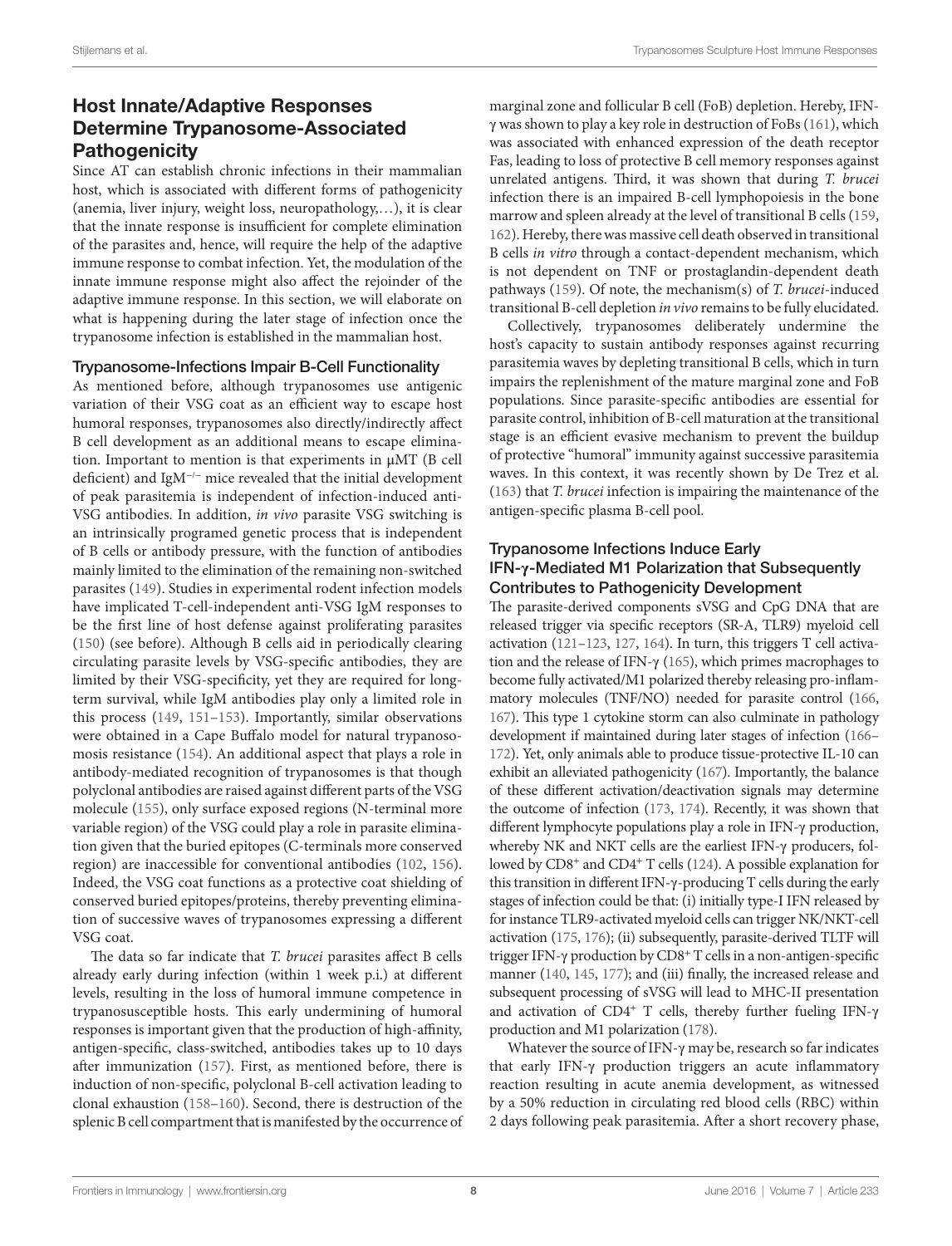a subsequent gradually increasing loss of RBCs occurs during the chronic infection stage ([166,](#page-13-3) [167,](#page-13-4) [179](#page-13-12)). Of note, anemia development was found to be independent of antibodies and the height of the parasitemia peak, whereby the acute nature of this phenomenon implies a consumptive etiology [\(149](#page-12-21), [168\)](#page-13-13). IFN-γ plays also a crucial role in the recruitment and activation of erythrophagocytic myeloid cells. In addition, the work of Cnops et al. [\(124\)](#page-11-33) indicates that the absence of NK, NKT, and CD8<sup>+</sup> T cells, but not CD4<sup>+</sup> T cells, during the early stage of infection results in a reduced anemic phenotype similar to IFNγR−/− mice. In addition, it was recently shown that trypanosomes can release extracellular vesicles (EV) that can fuse to mammalian erythrocytes thereby changing their physical properties and making them more susceptible to erythrophagocytosis ([86\)](#page-10-25). This in turn leads to acute anemia and could be a means of the parasites to acquire essential nutrients [hemoglobin and/ or iron (see before)]. Hence, both host-induced and parasiteinduced factors could account for acute anemia development. Subsequently, the hosts' ability to respond to the acute anemia will determine whether anemia persists or not during the chronic phase of infection [\(55](#page-10-4), [166](#page-13-3), [180–](#page-13-14)[182](#page-13-15)).

Another pathological feature associated with *T. brucei* infections is neuropathology, whereby parasites pass the BBB and cause severe neurological complications. Interestingly, the work of Amin et al. ([183](#page-13-16)) showed that *T. b. brucei* parasites penetrate the BBB very early during infection (within 2–3 days post infection), whereby they proposed that TLR9 and MyD88-mediated activation of DCs triggers via type-I IFN (IFN-α/β) T-cell activation. Subsequently, these activated T cells invade the central nervous system (CNS) in a IFN-α/β, IFN-γ and TNF-dependent manner, whereby TNF can induce the expression of adhesion molecules (ICAM-1 and VCAM-1) in brain endothelial cells in a TNFR1-dependent manner and contributes to the leakiness of inter-endothelial cell tight junctions or stimulation of matrix metalloproteases activities that open the parenchymal basement membranes ([184,](#page-13-17) [185](#page-13-18)). Furthermore, the same group showed that IFN-γ, as well as the IFN-inducible chemokine CXCL10, promotes the penetration of T cells and parasites in the brain ([186](#page-13-19), [187\)](#page-13-20), suggesting that parasites can also follow T cells during their brain invasion across the BBB. However, the work of Frevert et al. ([188\)](#page-13-21) showed, using a murine model and intravital brain imaging, that bloodstream forms of *T. b. brucei* and *T. b. rhodesiense* enter the brain parenchyma within hours post injection, before a significant level of microvascular inflammation is detectable. Yet, there are differences in the trypanosome strain used and the infection dose as well as the route of infection that

# **REFERENCES**

- <span id="page-8-0"></span>1. Barrett MP, Burchmore RJ, Stich A, Lazzari JO, Frasch AC, Cazzulo JJ, et al. The trypanosomiases. *Lancet* (2003) 362(9394):1469–80. doi[:10.1016/](http://dx.doi.org/10.1016/S0140-6736(03)14694-6) [S0140-6736\(03\)14694-6](http://dx.doi.org/10.1016/S0140-6736(03)14694-6)
- <span id="page-8-1"></span>2. World Health Organization. Research priorities for Chagas disease, human African trypanosomiasis and leishmaniasis. *World Health Organ Tech Rep Ser*  $(2012) (975):v-xii,1-100.$
- <span id="page-8-2"></span>3. Franco JR, Simarro PP, Diarra A, Jannin JG. Epidemiology of human African trypanosomiasis. *Clin Epidemiol* (2014) 6:257–75. doi:[10.2147/CLEP.S39728](http://dx.doi.org/10.2147/CLEP.S39728)

could account for the different results. Collectively, it seems that whatever mechanism (host-mediated or not) parasites use to pass the BBB and infiltrate the brain, extravasations of parasites from the blood into the brain might be an alternative evasion mechanism to escape humoral responses that predominate in the blood circulation and thereby allow future transmission when parasites migrate back into the blood.

# CONCLUSION AND PERSPECTIVES

Overall, it seems that trypanosomes have evolved efficient immune escape mechanisms to sculpture the hosts' innate/adaptive immune response in order to establish an environment suitable for parasite survival and transmission. This manipulation of the host response has its cost since this undermines the hosts' capacity to respond/recover following establishment of the parasites. Hereby, persistence of inflammation during the chronic stage of infection culminates into pathogenicity and subsequent death if left untreated. Hence, identification of host-derived factors playing a role in persistence of inflammation could be an alternative means to alleviate trypanosomosis-associated pathogenicity. In this context, it was recently shown that the pleiotropic host molecule macrophage migration inhibitory factor (MIF) plays a key role persistence of inflammation and infection-associated pathogenicity [\(180\)](#page-13-14). Hence, future intervention strategies against African trypanosomosis might require a dual approach, i.e., development of efficient anti-trypanosomal agents combined with neutralization of anti-pathogenicity inducing "host" factors, which combined might allow reducing the economical losses of the affected continents.

# AUTHOR CONTRIBUTIONS

BS, GC, JA, JG, SM, and CT wrote the manuscript.

# FUNDING

This work, performed in frame of an Interuniversity Attraction Pole Program (PAI-IAP N. P7/41, [http://www.belspo.be/belspo/](http://www.belspo.be/belspo/iap/index_en.stm) [iap/index\\_en.stm](http://www.belspo.be/belspo/iap/index_en.stm)), was supported by grants from the FWO (KaN 1515813N and G031312N), an EU/FP7 ERC starting grant (No.282312), an UA research fund (TT-ZAPBOF 33049) and the Strategic Research Program (VUB). BS was supported by the Strategic Research Program (SRP3, VUB). The authors declare that the funders had no role in study design, data collection and analysis, decision to publish, or preparation of the manuscript.

- <span id="page-8-3"></span>4. World Health Organization. Control and surveillance of human African trypanosomiasis. *World Health Organ Tech Rep Ser* (2013) (984):1–237.
- <span id="page-8-4"></span>5. Malvy D, Chappuis F. Sleeping sickness. *Clin Microbiol Infect* (2011) 17(7):986–95. doi:[10.1111/j.1469-0691.2011.03536.x](http://dx.doi.org/10.1111/j.1469-0691.2011.03536.x)
- <span id="page-8-5"></span>6. Matthews KR, McCulloch R, Morrison LJ. The within-host dynamics of African trypanosome infections. *Philos Trans R Soc Lond B Biol Sci* (2015) 370(1675). doi[:10.1098/rstb.2014.0288](http://dx.doi.org/10.1098/rstb.2014.0288)
- <span id="page-8-6"></span>7. Truc P, Buscher P, Cuny G, Gonzatti MI, Jannin J, Joshi P, et al. Atypical human infections by animal trypanosomes. *PLoS Negl Trop Dis* (2013) 7(9):e2256. doi:[10.1371/journal.pntd.0002256](http://dx.doi.org/10.1371/journal.pntd.0002256)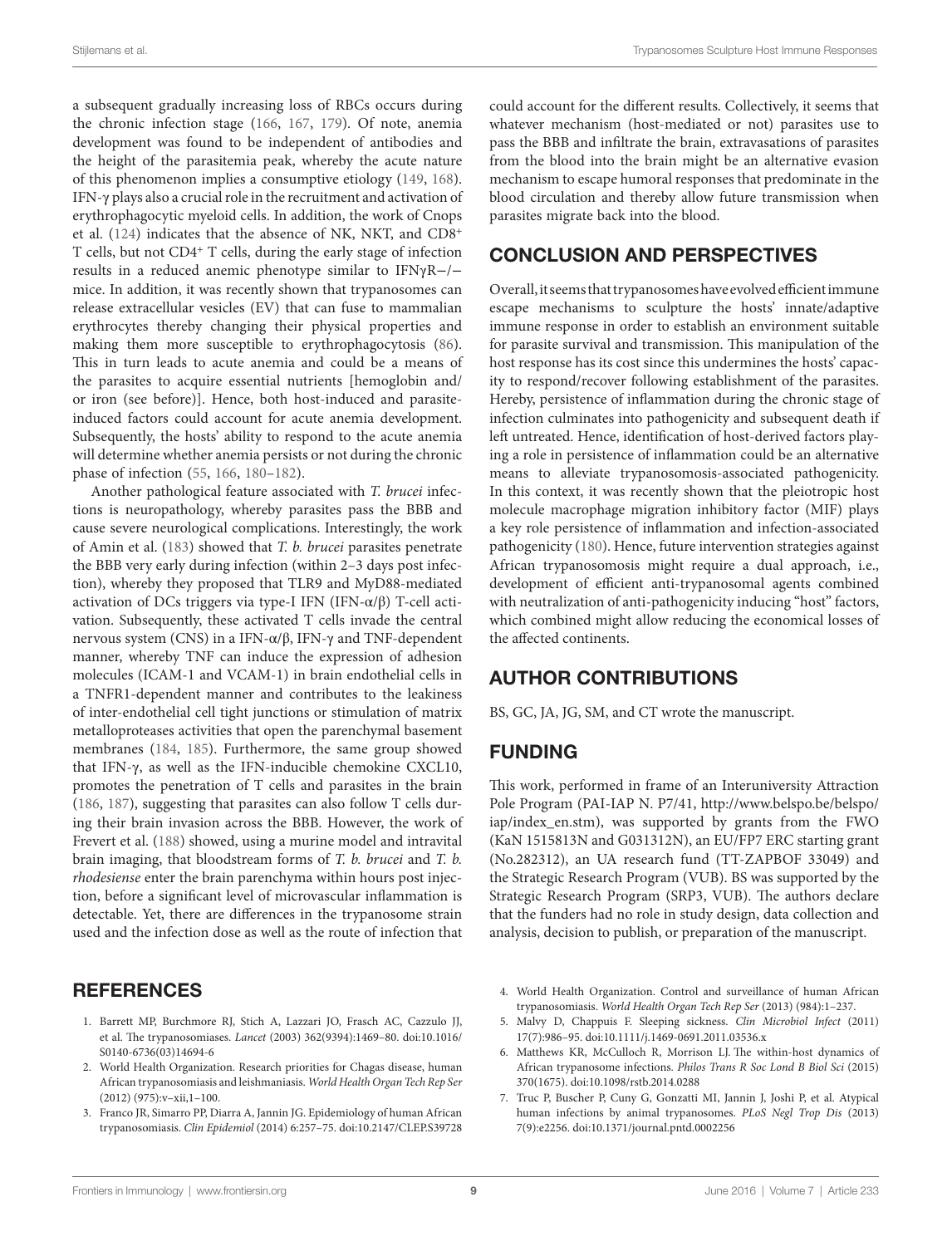- <span id="page-9-0"></span>8. Ilemobade AA. Tsetse and trypanosomosis in Africa: the challenges, the opportunities. *Onderstepoort J Vet Res* (2009) 76(1):35–40. doi[:10.4102/ojvr.](http://dx.doi.org/10.4102/ojvr.v76i1.59) [v76i1.59](http://dx.doi.org/10.4102/ojvr.v76i1.59)
- 9. Baker N, de Koning HP, Maser P, Horn D. Drug resistance in African trypanosomiasis: the melarsoprol and pentamidine story. *Trends Parasitol* (2013) 29(3):110–8. doi[:10.1016/j.pt.2012.12.005](http://dx.doi.org/10.1016/j.pt.2012.12.005)
- 10. Jacobs RT, Nare B, Phillips MA. State of the art in African trypanosome drug discovery. *Curr Top Med Chem* (2011) 11(10):1255–74. doi[:10.2174/](http://dx.doi.org/10.2174/
156802611795429167) [156802611795429167](http://dx.doi.org/10.2174/
156802611795429167)
- <span id="page-9-1"></span>11. Barrett MP, Vincent IM, Burchmore RJ, Kazibwe AJ, Matovu E. Drug resistance in human African trypanosomiasis. *Future Microbiol* (2011) 6(9):1037–47. doi:[10.2217/fmb.11.88](http://dx.doi.org/10.2217/fmb.11.88)
- <span id="page-9-2"></span>12. Babokhov P, Sanyaolu AO, Oyibo WA, Fagbenro-Beyioku AF, Iriemenam NC. A current analysis of chemotherapy strategies for the treatment of human African trypanosomiasis. *Pathog Glob Health* (2013) 107(5):242–52. doi:[10.1179/2047773213Y.0000000105](http://dx.doi.org/10.1179/2047773213Y.0000000105)
- 13. Stein J, Mogk S, Mudogo CN, Sommer BP, Scholze M, Meiwes A, et al. Drug development against sleeping sickness: old wine in new bottles? *Curr Med Chem* (2014) 21(15):1713–27. doi:[10.2174/092986732066613](http://dx.doi.org/10.2174/092986732066613
1119121636) [1119121636](http://dx.doi.org/10.2174/092986732066613
1119121636)
- 14. Kroubi M, Karembe H, Betbeder D. Drug delivery systems in the treatment of African trypanosomiasis infections. *Expert Opin Drug Deliv* (2011) 8(6):735–47. doi[:10.1517/17425247.2011.574122](http://dx.doi.org/10.1517/17425247.2011.574122)
- 15. Naula C, Burchmore R. A plethora of targets, a paucity of drugs: progress towards the development of novel chemotherapies for human African trypanosomiasis. *Expert Rev Anti Infect Ther* (2003) 1(1):157–65. doi:[10.1586/14787210.1.1.157](http://dx.doi.org/10.1586/14787210.1.1.157)
- <span id="page-9-3"></span>16. Vincent IM, Barrett MP. Metabolomic-based strategies for anti-parasite drug discovery. *J Biomol Screen* (2015) 20(1):44–55. doi:[10.1177/1087057114551519](http://dx.doi.org/10.1177/1087057114551519)
- <span id="page-9-4"></span>17. Keita M, Bouteille B, Enanga B, Vallat JM, Dumas M. *Trypanosoma brucei* brucei: a long-term model of human African trypanosomiasis in mice, meningo-encephalitis, astrocytosis, and neurological disorders. *Exp Parasitol* (1997) 85(2):183–92. doi[:10.1006/expr.1996.4136](http://dx.doi.org/10.1006/expr.1996.4136)
- <span id="page-9-5"></span>18. Magez S, Caljon G. Mouse models for pathogenic African trypanosomes: unravelling the immunology of host-parasite-vector interactions. *Parasite Immunol* (2011) 33(8):423–9. doi[:10.1111/j.1365-3024.2011.01293.x](http://dx.doi.org/10.1111/j.1365-3024.2011.01293.x)
- <span id="page-9-6"></span>19. Li Z. Regulation of the cell division cycle in *Trypanosoma brucei*. *Eukaryot Cell* (2012) 11(10):1180–90. doi[:10.1128/EC.00145-12](http://dx.doi.org/10.1128/EC.00145-12)
- <span id="page-9-27"></span>20. Fenn K, Matthews KR. The cell biology of *Trypanosoma brucei* differentiation. *Curr Opin Microbiol* (2007) 10(6):539–46. doi[:10.1016/j.mib.2007.09.014](http://dx.doi.org/10.1016/j.mib.2007.09.014)
- 21. Bringaud F, Riviere L, Coustou V. Energy metabolism of trypanosomatids: adaptation to available carbon sources. *Mol Biochem Parasitol* (2006) 149(1):1–9. doi:[10.1016/j.molbiopara.2006.03.017](http://dx.doi.org/10.1016/j.molbiopara.2006.03.017)
- <span id="page-9-7"></span>22. Rodrigues JC, Godinho JL, de Souza W. Biology of human pathogenic trypanosomatids: epidemiology, lifecycle and ultrastructure. *Subcell Biochem* (2014) 74:1–42. doi[:10.1007/978-94-007-7305-9\\_1](http://dx.doi.org/10.1007/978-94-007-7305-9_1)
- <span id="page-9-8"></span>23. MacGregor P, Szoor B, Savill NJ, Matthews KR. Trypanosomal immune evasion, chronicity and transmission: an elegant balancing act. *Nat Rev Microbiol* (2012) 10(6):431–8. doi[:10.1038/nrmicro2779](http://dx.doi.org/10.1038/nrmicro2779)
- <span id="page-9-9"></span>24. Mony BM, Matthews KR. Assembling the components of the quorum sensing pathway in African trypanosomes. *Mol Microbiol* (2015) 96(2):220–32. doi:[10.1111/mmi.12949](http://dx.doi.org/10.1111/mmi.12949)
- <span id="page-9-10"></span>25. Mony BM, MacGregor P, Ivens A, Rojas F, Cowton A, Young J, et al. Genomewide dissection of the quorum sensing signalling pathway in *Trypanosoma brucei*. *Nature* (2014) 505(7485):681–5. doi:[10.1038/nature12864](http://dx.doi.org/10.1038/nature12864)
- <span id="page-9-11"></span>26. Rico E, Rojas F, Mony BM, Szoor B, Macgregor P, Matthews KR. Bloodstream form pre-adaptation to the tsetse fly in *Trypanosoma brucei*. *Front Cell Infect Microbiol* (2013) 3:78. doi:[10.3389/fcimb.2013.00078](http://dx.doi.org/10.3389/fcimb.2013.00078)
- <span id="page-9-12"></span>27. Akira S, Uematsu S, Takeuchi O. Pathogen recognition and innate immunity. *Cell* (2006) 124(4):783–801. doi[:10.1016/j.cell.2006.02.015](http://dx.doi.org/10.1016/j.cell.2006.02.015)
- 28. Kennedy-Crispin M, Billick E, Mitsui H, Gulati N, Fujita H, Gilleaudeau P, et al. Human keratinocytes' response to injury upregulates CCL20 and other genes linking innate and adaptive immunity. *J Invest Dermatol* (2012) 132(1):105–13. doi[:10.1038/jid.2011.262](http://dx.doi.org/10.1038/jid.2011.262)
- <span id="page-9-13"></span>29. Harder J, Schroder JM, Glaser R. The skin surface as antimicrobial barrier: present concepts and future outlooks. *Exp Dermatol* (2013) 22(1):1–5. doi:[10.1111/exd.12046](http://dx.doi.org/10.1111/exd.12046)
- <span id="page-9-14"></span>30. Frischknecht F. The skin as interface in the transmission of arthropod-borne pathogens. *Cell Microbiol* (2007) 9(7):1630–40. doi[:10.1111/](http://dx.doi.org/10.1111/
j.1462-5822.2007.00955.x) [j.1462-5822.2007.00955.x](http://dx.doi.org/10.1111/
j.1462-5822.2007.00955.x)
- 31. Bernard Q, Jaulhac B, Boulanger N. Smuggling across the border: how arthropod-borne pathogens evade and exploit the host defense system of the skin. *J Invest Dermatol* (2014) 134(5):1211–9. doi[:10.1038/jid.2014.36](http://dx.doi.org/10.1038/jid.2014.36)
- <span id="page-9-15"></span>32. Bernard Q, Jaulhac B, Boulanger N. Skin and arthropods: an effective interaction used by pathogens in vector-borne diseases. *Eur J Dermatol* (2015) 25(Suppl 1):18–22. doi:[10.1684/ejd.2015.2550](http://dx.doi.org/10.1684/ejd.2015.2550)
- <span id="page-9-16"></span>33. Caljon G, Van Den Abbeele J, Stijlemans B, Coosemans M, De Baetselier P, Magez S. Tsetse fly saliva accelerates the onset of *Trypanosoma brucei* infection in a mouse model associated with a reduced host inflammatory response. *Infect Immun* (2006) 74(11):6324–30. doi[:10.1128/IAI.01046-06](http://dx.doi.org/10.1128/IAI.01046-06)
- <span id="page-9-17"></span>34. Telleria EL, Benoit JB, Zhao X, Savage AF, Regmi S, Alves e Silva TL, et al. Insights into the trypanosome-host interactions revealed through transcriptomic analysis of parasitized tsetse fly salivary glands. *PLoS Negl Trop Dis* (2014) 8(4):e2649. doi:[10.1371/journal.pntd.0002649](http://dx.doi.org/10.1371/journal.pntd.0002649)
- <span id="page-9-18"></span>35. Cappello M, Li S, Chen X, Li CB, Harrison L, Narashimhan S, et al. Tsetse thrombin inhibitor: bloodmeal-induced expression of an anticoagulant in salivary glands and gut tissue of *Glossina morsitans* morsitans. *Proc Natl Acad Sci U S A* (1998) 95(24):14290–5. doi[:10.1073/pnas.95.24.14290](http://dx.doi.org/10.1073/pnas.95.24.14290)
- 36. Cappello M, Bergum PW, Vlasuk GP, Furmidge BA, Pritchard DI, Aksoy S. Isolation and characterization of the tsetse thrombin inhibitor: a potent antithrombotic peptide from the saliva of *Glossina morsitans* morsitans. *Am J Trop Med Hyg* (1996) 54(5):475–80.
- 37. Mant MJ, Parker KR. Two platelet aggregation inhibitors in tsetse (*Glossina*) saliva with studies of roles of thrombin and citrate in in vitro platelet aggregation. *Br J Haematol* (1981) 48(4):601–8. doi[:10.1111/j.1365-2141.1981.00601.x](http://dx.doi.org/10.1111/j.1365-2141.1981.00601.x)
- 38. Alves-Silva J, Ribeiro JM, Van Den Abbeele J, Attardo G, Hao Z, Haines LR, et al. An insight into the sialome of *Glossina morsitans* morsitans. *BMC Genomics* (2010) 11:213. doi[:10.1186/1471-2164-11-213](http://dx.doi.org/10.1186/1471-2164-11-213)
- 39. Caljon G, De Ridder K, De Baetselier P, Coosemans M, Van Den Abbeele J. Identification of a tsetse fly salivary protein with dual inhibitory action on human platelet aggregation. *PLoS One* (2010) 5(3):e9671. doi:[10.1371/journal.pone.0009671](http://dx.doi.org/10.1371/journal.pone.0009671)
- 40. Li S, Aksoy S. A family of genes with growth factor and adenosine deaminase similarity are preferentially expressed in the salivary glands of *Glossina m.* morsitans. *Gene* (2000) 252(1–2):83–93. doi[:10.1016/S0378-](http://dx.doi.org/10.1016/S0378-
1119(00)00226-2) [1119\(00\)00226-2](http://dx.doi.org/10.1016/S0378-
1119(00)00226-2)
- <span id="page-9-19"></span>41. Zhao X, Alves e Silva TL, Cronin L, Savage AF, O'Neill M, Nerima B, et al. Immunogenicity and serological cross-reactivity of saliva proteins among different tsetse species. *PLoS Negl Trop Dis* (2015) 9(8):e0004038. doi[:10.1371/](http://dx.doi.org/10.1371/journal.pntd.0004038) [journal.pntd.0004038](http://dx.doi.org/10.1371/journal.pntd.0004038)
- <span id="page-9-20"></span>42. Ribeiro JM, Francischetti IM. Role of arthropod saliva in blood feeding: sialome and post-sialome perspectives. *Annu Rev Entomol* (2003) 48:73–88. doi:[10.1146/annurev.ento.48.060402.102812](http://dx.doi.org/10.1146/annurev.ento.48.060402.102812)
- 43. Champagne DE. Antihemostatic strategies of blood-feeding arthropods. *Curr Drug Targets Cardiovasc Haematol Disord* (2004) 4(4):375–96. doi:[10.2174/1568006043335862](http://dx.doi.org/10.2174/1568006043335862)
- <span id="page-9-21"></span>44. Bai X, Yao H, Du C, Chen Y, Lai R, Rong M. An immunoregulatory peptide from tsetse fly salivary glands of *Glossina morsitans* morsitans. *Biochimie* (2015) 118:123–8. doi[:10.1016/j.biochi.2015.09.001](http://dx.doi.org/10.1016/j.biochi.2015.09.001)
- <span id="page-9-22"></span>45. Caljon G, Van Den Abbeele J, Sternberg JM, Coosemans M, De Baetselier P, Magez S. Tsetse fly saliva biases the immune response to Th2 and induces anti-vector antibodies that are a useful tool for exposure assessment. *Int J Parasitol* (2006) 36(9):1025–35. doi[:10.1016/j.ijpara.2006.05.002](http://dx.doi.org/10.1016/j.ijpara.2006.05.002)
- <span id="page-9-23"></span>46. Caljon G, Broos K, De Goeyse I, De Ridder K, Sternberg JM, Coosemans M, et al. Identification of a functional Antigen5-related allergen in the saliva of a blood feeding insect, the tsetse fly. *Insect Biochem Mol Biol* (2009) 39(5–6):332–41. doi[:10.1016/j.ibmb.2009.01.010](http://dx.doi.org/10.1016/j.ibmb.2009.01.010)
- <span id="page-9-24"></span>47. Initiative IGG. Genome sequence of the tsetse fly (*Glossina morsitans*): vector of African trypanosomiasis. *Science* (2014) 344(6182):380–6. doi[:10.1126/](http://dx.doi.org/10.1126/science.1249656) [science.1249656](http://dx.doi.org/10.1126/science.1249656)
- <span id="page-9-25"></span>48. Barry JD, Emergy DL. Parasite development and host responses during the establishment of *Trypanosoma brucei* infection transmitted by tsetse fly. *Parasitology* (1984) 88(Pt 1):67–84. doi[:10.1017/S0031182000054354](http://dx.doi.org/10.1017/S0031182000054354)
- <span id="page-9-26"></span>49. Luckins AG, Sutherland D, Mwangi D, Hopkins J. Early stages of infection with *Trypanosoma congolense*: parasite kinetics and expression of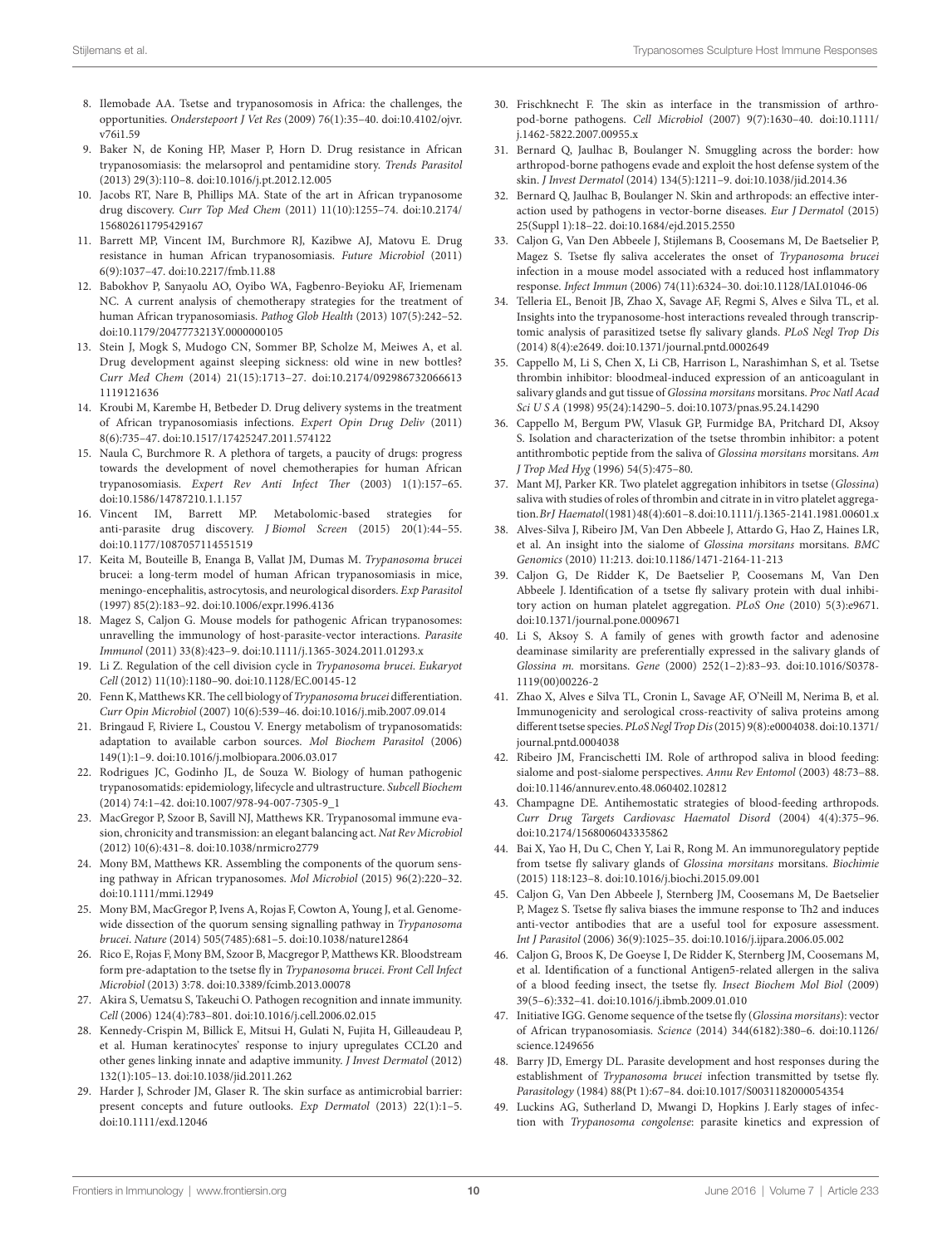<span id="page-10-0"></span>metacyclic variable antigen types. *Acta Trop* (1994) 58(3–4):199–206. doi:[10.1016/0001-706X\(94\)90014-0](http://dx.doi.org/10.1016/0001-706X(94)90014-0) 

- 50. Naessens J, Mwangi DM, Buza J, Moloo SK. Local skin reaction (chancre) induced following inoculation of metacyclic trypanosomes in cattle by tsetse flies is dependent on CD4 T lymphocytes. *Parasite Immunol* (2003) 25(8–9):413–9. doi:[10.1111/j.1365-3024.2003.00649.x](http://dx.doi.org/10.1111/j.1365-3024.2003.00649.x)
- <span id="page-10-1"></span>51. Thuita JK, Kagira JM, Mwangangi D, Matovu E, Turner CM, Masiga D. *Trypanosoma brucei* rhodesiense transmitted by a single tsetse fly bite in vervet monkeys as a model of human African trypanosomiasis. *PLoS Negl Trop Dis* (2008) 2(5):e238. doi:[10.1371/journal.pntd.0000238](http://dx.doi.org/10.1371/journal.pntd.0000238)
- <span id="page-10-2"></span>52. Abi Abdallah DS, Denkers EY. Neutrophils cast extracellular traps in response to protozoan parasites. *Front Immunol* (2012) 3:382. doi[:10.3389/](http://dx.doi.org/10.3389/fimmu.2012.00382) [fimmu.2012.00382](http://dx.doi.org/10.3389/fimmu.2012.00382)
- 53. Ribeiro-Gomes FL, Romano A, Lee S, Roffe E, Peters NC, Debrabant A, et al. Apoptotic cell clearance of *Leishmania* major-infected neutrophils by dendritic cells inhibits CD8(+) T-cell priming in vitro by Mer tyrosine kinase-dependent signaling. *Cell Death Dis* (2015) 6:e2018. doi[:10.1038/](http://dx.doi.org/10.1038/cddis.2015.351) [cddis.2015.351](http://dx.doi.org/10.1038/cddis.2015.351)
- <span id="page-10-3"></span>54. Leoratti FM, Trevelin SC, Cunha FQ, Rocha BC, Costa PA, Gravina HD, et al. Neutrophil paralysis in *Plasmodium vivax* malaria. *PLoS Negl Trop Dis* (2012) 6(6):e1710. doi:[10.1371/journal.pntd.0001710](http://dx.doi.org/10.1371/journal.pntd.0001710)
- <span id="page-10-4"></span>55. Stijlemans B, Beschin A, Magez S, Van Ginderachter JA, De Baetselier P. Iron Homeostasis and *Trypanosoma brucei* associated immunopathogenicity development: a battle/quest for iron. *Biomed Res Int* (2015) 2015:819389. doi:[10.1155/2015/819389](http://dx.doi.org/10.1155/2015/819389)
- <span id="page-10-5"></span>56. Tripodi KE, Menendez Bravo SM, Cricco JA. Role of heme and hemeproteins in trypanosomatid essential metabolic pathways. *Enzyme Res* (2011) 2011:873230. doi:[10.4061/2011/873230](http://dx.doi.org/10.4061/2011/873230)
- 57. Koreny L, Obornik M, Lukes J. Make it, take it, or leave it: heme metabolism of parasites. *PLoS Pathog* (2013) 9(1):e1003088. doi:[10.1371/journal.](http://dx.doi.org/10.1371/journal.ppat.1003088) [ppat.1003088](http://dx.doi.org/10.1371/journal.ppat.1003088)
- <span id="page-10-6"></span>58. Berriman M, Ghedin E, Hertz-Fowler C, Blandin G, Renauld H, Bartholomeu DC, et al. The genome of the African trypanosome *Trypanosoma brucei*. *Science* (2005) 309(5733):416–22. doi:[10.1126/](http://dx.doi.org/10.1126/science.1112642) [science.1112642](http://dx.doi.org/10.1126/science.1112642)
- <span id="page-10-7"></span>59. Higgins MK, Tkachenko O, Brown A, Reed J, Raper J, Carrington M. Structure of the trypanosome haptoglobin-hemoglobin receptor and implications for nutrient uptake and innate immunity. *Proc Natl Acad Sci U S A* (2013) 110(5):1905–10. doi[:10.1073/pnas.1214943110](http://dx.doi.org/10.1073/pnas.1214943110)
- <span id="page-10-8"></span>60. Stephens NA, Kieft R, Macleod A, Hajduk SL. Trypanosome resistance to human innate immunity: targeting Achilles' heel. *Trends Parasitol* (2012) 28(12):539–45. doi[:10.1016/j.pt.2012.09.002](http://dx.doi.org/10.1016/j.pt.2012.09.002)
- <span id="page-10-9"></span>61. Vanhollebeke B, De Muylder G, Nielsen MJ, Pays A, Tebabi P, Dieu M, et al. A haptoglobin-hemoglobin receptor conveys innate immunity to *Trypanosoma brucei* in humans. *Science* (2008) 320(5876):677–81. doi[:10.1126/science.](http://dx.doi.org/10.1126/science.
1156296) [1156296](http://dx.doi.org/10.1126/science.
1156296)
- <span id="page-10-10"></span>62. Raper J, Fung R, Ghiso J, Nussenzweig V, Tomlinson S. Characterization of a novel trypanosome lytic factor from human serum. *Infect Immun* (1999) 67(4):1910–6.
- 63. Lugli EB, Pouliot M, Portela Mdel P, Loomis MR, Raper J. Characterization of primate trypanosome lytic factors. *Mol Biochem Parasitol* (2004) 138(1):9–20. doi:[10.1016/j.molbiopara.2004.07.004](http://dx.doi.org/10.1016/j.molbiopara.2004.07.004)
- 64. Shiflett AM, Bishop JR, Pahwa A, Hajduk SL. Human high density lipoproteins are platforms for the assembly of multi-component innate immune complexes. *J Biol Chem* (2005) 280(38):32578–85. doi[:10.1074/jbc.M503510200](http://dx.doi.org/10.1074/jbc.M503510200)
- <span id="page-10-11"></span>65. Namangala B. Contribution of innate immune responses towards resistance to African trypanosome infections. *Scand J Immunol* (2012) 75(1):5–15. doi:[10.1111/j.1365-3083.2011.02619.x](http://dx.doi.org/10.1111/j.1365-3083.2011.02619.x)
- <span id="page-10-12"></span>66. Maeda N. Nucleotide sequence of the haptoglobin and haptoglobin-related gene pair. The haptoglobin-related gene contains a retrovirus-like element. *J Biol Chem* (1985) 260(11):6698–709.
- <span id="page-10-13"></span>67. Widener J, Nielsen MJ, Shiflett A, Moestrup SK, Hajduk S. Hemoglobin is a co-factor of human trypanosome lytic factor. *PLoS Pathog* (2007) 3(9):1250–61. doi:[10.1371/journal.ppat.0030129](http://dx.doi.org/10.1371/journal.ppat.0030129)
- <span id="page-10-14"></span>68. Drain J, Bishop JR, Hajduk SL. Haptoglobin-related protein mediates trypanosome lytic factor binding to trypanosomes. *J Biol Chem* (2001) 276(32):30254–60. doi[:10.1074/jbc.M010198200](http://dx.doi.org/10.1074/jbc.M010198200)
- <span id="page-10-15"></span>69. Bullard W, Kieft R, Capewell P, Veitch NJ, Macleod A, Hajduk SL. Haptoglobinhemoglobin receptor independent killing of African trypanosomes by

<span id="page-10-16"></span>human serum and trypanosome lytic factors. *Virulence* (2012) 3(1):72–6. doi:[10.4161/viru.3.1.18295](http://dx.doi.org/10.4161/viru.3.1.18295) 

- 70. Perez-Morga D, Vanhollebeke B, Paturiaux-Hanocq F, Nolan DP, Lins L, Homble F, et al. Apolipoprotein L-I promotes trypanosome lysis by forming pores in lysosomal membranes. *Science* (2005) 309(5733):469–72. doi:[10.1126/science.1114566](http://dx.doi.org/10.1126/science.1114566)
- 71. Harrington JM, Nishanova T, Pena SR, Hess M, Scelsi CL, Widener J, et al. A retained secretory signal peptide mediates high density lipoprotein (HDL) assembly and function of haptoglobin-related protein. *J Biol Chem* (2014) 289(36):24811–20. doi:[10.1074/jbc.M114.567578](http://dx.doi.org/10.1074/jbc.M114.567578)
- 72. Nielsen MJ, Moestrup SK. Receptor targeting of hemoglobin mediated by the haptoglobins: roles beyond heme scavenging. *Blood* (2009) 114(4):764–71. doi:[10.1182/blood-2009-01-198309](http://dx.doi.org/10.1182/blood-2009-01-198309)
- <span id="page-10-19"></span>73. Molina-Portela MP, Samanovic M, Raper J. Distinct roles of apolipoprotein components within the trypanosome lytic factor complex revealed in a novel transgenic mouse model. *J Exp Med* (2008) 205(8):1721–8. doi[:10.1084/](http://dx.doi.org/10.1084/jem.20071463) [jem.20071463](http://dx.doi.org/10.1084/jem.20071463)
- 74. Vanhollebeke B, Lecordier L, Perez-Morga D, Amiguet-Vercher A, Pays E. Human serum lyses *Trypanosoma brucei* by triggering uncontrolled swelling of the parasite lysosome. *J Eukaryot Microbiol* (2007) 54(5):448–51. doi:[10.1111/j.1550-7408.2007.00285.x](http://dx.doi.org/10.1111/j.1550-7408.2007.00285.x)
- 75. Harrington JM, Howell S, Hajduk SL. Membrane permeabilization by trypanosome lytic factor, a cytolytic human high density lipoprotein. *J Biol Chem* (2009) 284(20):13505–12. doi[:10.1074/jbc.M900151200](http://dx.doi.org/10.1074/jbc.M900151200)
- <span id="page-10-17"></span>76. Vanhamme L, Paturiaux-Hanocq F, Poelvoorde P, Nolan DP, Lins L, Van Den Abbeele J, et al. Apolipoprotein L-I is the trypanosome lytic factor of human serum. *Nature* (2003) 422(6927):83–7. doi[:10.1038/nature01461](http://dx.doi.org/10.1038/nature01461)
- <span id="page-10-18"></span>77. Vanwalleghem G, Fontaine F, Lecordier L, Tebabi P, Klewe K, Nolan DP, et al. Coupling of lysosomal and mitochondrial membrane permeabilization in trypanolysis by APOL1. *Nat Commun* (2015) 6:8078. doi[:10.1038/](http://dx.doi.org/10.1038/ncomms9078) [ncomms9078](http://dx.doi.org/10.1038/ncomms9078)
- <span id="page-10-20"></span>78. Vanhollebeke B, Pays E. The trypanolytic factor of human serum: many ways to enter the parasite, a single way to kill. *Mol Microbiol* (2010) 76(4):806–14. doi:[10.1111/j.1365-2958.2010.07156.x](http://dx.doi.org/10.1111/j.1365-2958.2010.07156.x)
- <span id="page-10-21"></span>79. Stodkilde K, Torvund-Jensen M, Moestrup SK, Andersen CB. Structural basis for trypanosomal haem acquisition and susceptibility to the host innate immune system. *Nat Commun* (2014) 5:5487. doi[:10.1038/](http://dx.doi.org/10.1038/ncomms6487) [ncomms6487](http://dx.doi.org/10.1038/ncomms6487)
- <span id="page-10-22"></span>80. Xong HV, Vanhamme L, Chamekh M, Chimfwembe CE, Van Den Abbeele J, Pays A, et al. A VSG expression site-associated gene confers resistance to human serum in *Trypanosoma rhodesiense*. *Cell* (1998) 95(6):839–46. doi:[10.1016/S0092-8674\(00\)81706-7](http://dx.doi.org/10.1016/S0092-8674(00)81706-7)
- 81. Uzureau P, Uzureau S, Lecordier L, Fontaine F, Tebabi P, Homble F, et al. Mechanism of *Trypanosoma brucei* gambiense resistance to human serum. *Nature* (2013) 501(7467):430–4. doi:[10.1038/nature12516](http://dx.doi.org/10.1038/nature12516)
- <span id="page-10-23"></span>82. Capewell P, Clucas C, DeJesus E, Kieft R, Hajduk S, Veitch N, et al. The TgsGP gene is essential for resistance to human serum in *Trypanosoma brucei* gambiense. *PLoS Pathog* (2013) 9(10):e1003686. doi:[10.1371/journal.](http://dx.doi.org/10.1371/journal.ppat.1003686) [ppat.1003686](http://dx.doi.org/10.1371/journal.ppat.1003686)
- 83. Capewell P, Veitch NJ, Turner CM, Raper J, Berriman M, Hajduk SL, et al. Differences between *Trypanosoma brucei* gambiense groups 1 and 2 in their resistance to killing by trypanolytic factor 1. *PLoS Negl Trop Dis* (2011) 5(9):e1287. doi:[10.1371/journal.pntd.0001287](http://dx.doi.org/10.1371/journal.pntd.0001287)
- 84. Kieft R, Capewell P, Turner CM, Veitch NJ, MacLeod A, Hajduk S. Mechanism of *Trypanosoma brucei* gambiense (group 1) resistance to human trypanosome lytic factor. *Proc Natl Acad Sci U S A* (2010) 107(37):16137–41. doi:[10.1073/pnas.1007074107](http://dx.doi.org/10.1073/pnas.1007074107)
- <span id="page-10-24"></span>85. DeJesus E, Kieft R, Albright B, Stephens NA, Hajduk SL. A single amino acid substitution in the group 1 *Trypanosoma brucei* gambiense haptoglobin-hemoglobin receptor abolishes TLF-1 binding. *PLoS Pathog* (2013) 9(4):e1003317. doi[:10.1371/journal.ppat.1003317](http://dx.doi.org/10.1371/journal.ppat.1003317)
- <span id="page-10-25"></span>86. Szempruch AJ, Sykes SE, Kieft R, Dennison L, Becker AC, Gartrell A, et al. Extracellular vesicles from *Trypanosoma brucei* mediate virulence factor transfer and cause host anemia. *Cell* (2016) 164(1–2):246–57. doi:[10.1016/j.](http://dx.doi.org/10.1016/j.cell.2015.11.051) [cell.2015.11.051](http://dx.doi.org/10.1016/j.cell.2015.11.051)
- <span id="page-10-26"></span>87. De Muylder G, Daulouede S, Lecordier L, Uzureau P, Morias Y, Van Den Abbeele J, et al. A *Trypanosoma brucei* kinesin heavy chain promotes parasite growth by triggering host arginase activity. *PLoS Pathog* (2013) 9(10):e1003731. doi[:10.1371/journal.ppat.1003731](http://dx.doi.org/10.1371/journal.ppat.1003731)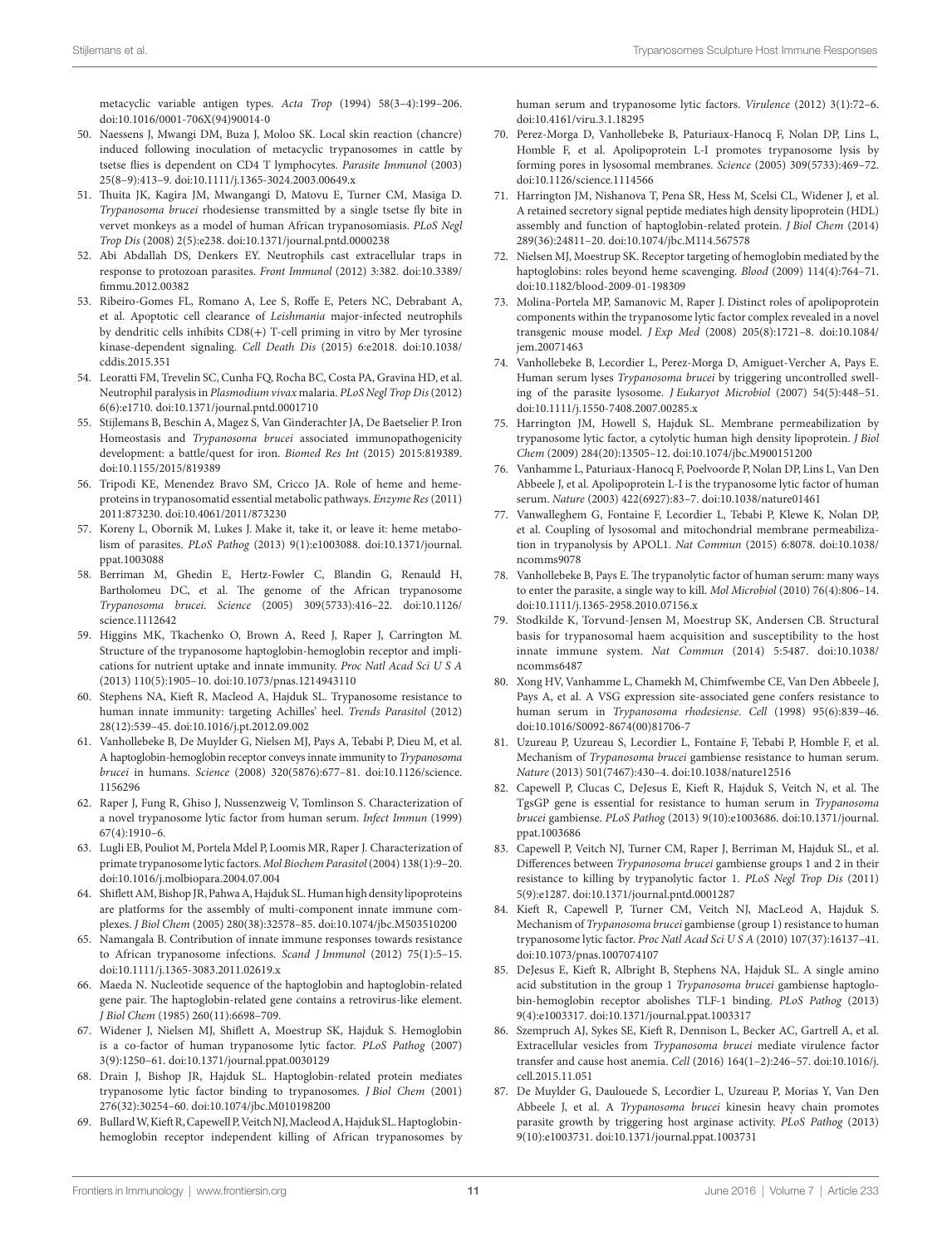- <span id="page-11-0"></span>88. Willert E, Phillips MA. Regulation and function of polyamines in African trypanosomes. *Trends Parasitol* (2012) 28(2):66–72. doi[:10.1016/j.pt.2011.11.001](http://dx.doi.org/10.1016/j.pt.2011.11.001)
- <span id="page-11-1"></span>89. Salmon D, Vanwalleghem G, Morias Y, Denoeud J, Krumbholz C, Lhomme F, et al. Adenylate cyclases of *Trypanosoma brucei* inhibit the innate immune response of the host. *Science* (2012) 337(6093):463–6. doi[:10.1126/](http://dx.doi.org/10.1126/science.1222753) [science.1222753](http://dx.doi.org/10.1126/science.1222753)
- <span id="page-11-2"></span>90. Rolin S, Hanocq-Quertier J, Paturiaux-Hanocq F, Nolan D, Salmon D, Webb H, et al. Simultaneous but independent activation of adenylate cyclase and glycosylphosphatidylinositol-phospholipase C under stress conditions in *Trypanosoma brucei*. *J Biol Chem* (1996) 271(18):10844–52. doi[:10.1074/](http://dx.doi.org/10.1074/jbc.271.18.10844) [jbc.271.18.10844](http://dx.doi.org/10.1074/jbc.271.18.10844)
- <span id="page-11-3"></span>91. Magez S, Geuskens M, Beschin A, del Favero H, Verschueren H, Lucas R, et al. Specific uptake of tumor necrosis factor-alpha is involved in growth control of *Trypanosoma brucei*. *J Cell Biol* (1997) 137(3):715–27. doi[:10.1083/](http://dx.doi.org/10.1083/jcb.137.3.715) [jcb.137.3.715](http://dx.doi.org/10.1083/jcb.137.3.715)
- <span id="page-11-4"></span>92. Lucas R, Magez S, De Leys R, Fransen L, Scheerlinck JP, Rampelberg M, et al. Mapping the lectin-like activity of tumor necrosis factor. *Science* (1994) 263(5148):814–7. doi:[10.1126/science.8303299](http://dx.doi.org/10.1126/science.8303299)
- <span id="page-11-5"></span>93. Shimogawa MM, Saada EA, Vashisht AA, Barshop WD, Wohlschlegel JA, Hill KL. Cell surface proteomics provides insight into stage-specific remodeling of the host-parasite interface in *Trypanosoma brucei*. *Mol Cell Proteomics* (2015) 14(7):1977–88. doi[:10.1074/mcp.M114.045146](http://dx.doi.org/10.1074/mcp.M114.045146)
- <span id="page-11-6"></span>94. Van Den Abbeele J, Claes Y, van Bockstaele D, Le Ray D, Coosemans M. *Trypanosoma brucei* spp. development in the tsetse fly: characterization of the post-mesocyclic stages in the foregut and proboscis. *Parasitology* (1999) 118(Pt 5):469–78. doi:[10.1017/S0031182099004217](http://dx.doi.org/10.1017/S0031182099004217)
- <span id="page-11-7"></span>95. Mehlert A, Bond CS, Ferguson MA. The glycoforms of a *Trypanosoma brucei* variant surface glycoprotein and molecular modeling of a glycosylated surface coat. *Glycobiology* (2002) 12(10):607–12. doi:[10.1093/glycob/cwf079](http://dx.doi.org/10.1093/glycob/cwf079)
- <span id="page-11-8"></span>96. Jones NG, Nietlispach D, Sharma R, Burke DF, Eyres I, Mues M, et al. Structure of a glycosylphosphatidylinositol-anchored domain from a trypanosome variant surface glycoprotein. *J Biol Chem* (2008) 283(6):3584–93. doi:[10.1074/jbc.M706207200](http://dx.doi.org/10.1074/jbc.M706207200)
- 97. Chattopadhyay A, Jones NG, Nietlispach D, Nielsen PR, Voorheis HP, Mott HR, et al. Structure of the C-terminal domain from *Trypanosoma brucei* variant surface glycoprotein MITat1.2. *J Biol Chem* (2005) 280(8):7228–35. doi:[10.1074/jbc.M410787200](http://dx.doi.org/10.1074/jbc.M410787200)
- 98. Ferguson MA. The structure, biosynthesis and functions of glycosylphosphatidylinositol anchors, and the contributions of trypanosome research. *J Cell Sci* (1999) 112(Pt 17):2799–809.
- <span id="page-11-9"></span>99. Mehlert A, Richardson JM, Ferguson MA. Structure of the glycosylphosphatidylinositol membrane anchor glycan of a class-2 variant surface glycoprotein from *Trypanosoma brucei*. *J Mol Biol* (1998) 277(2):379–92. doi[:10.1006/](http://dx.doi.org/10.1006/jmbi.1997.1600) [jmbi.1997.1600](http://dx.doi.org/10.1006/jmbi.1997.1600)
- <span id="page-11-10"></span>100. Blum ML, Down JA, Gurnett AM, Carrington M, Turner MJ, Wiley DC. A structural motif in the variant surface glycoproteins of *Trypanosoma brucei*. *Nature* (1993) 362(6421):603–9. doi:[10.1038/362603a0](http://dx.doi.org/10.1038/362603a0)
- <span id="page-11-11"></span>101. Bulow R, Overath P, Davoust J. Rapid lateral diffusion of the variant surface glycoprotein in the coat of *Trypanosoma brucei*. *Biochemistry* (1988) 27(7):2384–8. doi:[10.1021/bi00407a020](http://dx.doi.org/10.1021/bi00407a020)
- <span id="page-11-12"></span>102. Schwede A, Macleod OJ, MacGregor P, Carrington M. How does the VSG coat of bloodstream form African trypanosomes interact with external proteins? *PLoS Pathog* (2015) 11(12):e1005259. doi:[10.1371/journal.ppat.1005259](http://dx.doi.org/10.1371/journal.ppat.1005259)
- <span id="page-11-13"></span>103. Devine DV, Falk RJ, Balber AE. Restriction of the alternative pathway of human complement by intact *Trypanosoma brucei* subsp. gambiense. *Infect Immun* (1986) 52(1):223–9.
- <span id="page-11-14"></span>104. Ferrante A, Allison AC. Alternative pathway activation of complement by African trypanosomes lacking a glycoprotein coat. *Parasite Immunol* (1983) 5(5):491–8. doi:[10.1111/j.1365-3024.1983.tb00763.x](http://dx.doi.org/10.1111/j.1365-3024.1983.tb00763.x)
- <span id="page-11-15"></span>105. Marshall JS, Jawdat DM. Mast cells in innate immunity. *J Allergy Clin Immunol* (2004) 114(1):21–7. doi[:10.1016/j.jaci.2004.04.045](http://dx.doi.org/10.1016/j.jaci.2004.04.045)
- <span id="page-11-16"></span>106. Engstler M, Pfohl T, Herminghaus S, Boshart M, Wiegertjes G, Heddergott N, et al. Hydrodynamic flow-mediated protein sorting on the cell surface of trypanosomes. *Cell* (2007) 131(3):505–15. doi:[10.1016/j.cell.2007.08.046](http://dx.doi.org/10.1016/j.cell.2007.08.046)
- <span id="page-11-17"></span>107. Balber AE, Bangs JD, Jones SM, Proia RL. Inactivation or elimination of potentially trypanolytic, complement-activating immune complexes by pathogenic trypanosomes. *Infect Immun* (1979) 24(3):617–27.
- <span id="page-11-18"></span>108. Musoke AJ, Barbet AF. Activation of complement by variant-specific surface antigen of *Trypanosoma brucei*. *Nature* (1977) 270(5636):438–40. doi:[10.1038/270438a0](http://dx.doi.org/10.1038/270438a0)
- <span id="page-11-19"></span>109. O'Beirne C, Lowry CM, Voorheis HP. Both IgM and IgG anti-VSG antibodies initiate a cycle of aggregation-disaggregation of bloodstream forms of *Trypanosoma brucei* without damage to the parasite. *Mol Biochem Parasitol* (1998) 91(1):165–93. doi:[10.1016/S0166-6851\(97\)00191-6](http://dx.doi.org/10.1016/S0166-6851(97)00191-6)
- <span id="page-11-20"></span>110. Nothelfer K, Sansonetti PJ, Phalipon A. Pathogen manipulation of B cells: the best defence is a good offence. *Nat Rev Microbiol* (2015) 13(3):173–84. doi:[10.1038/nrmicro3415](http://dx.doi.org/10.1038/nrmicro3415)
- <span id="page-11-21"></span>111. Hall JP, Wang H, Barry JD. Mosaic VSGs and the scale of *Trypanosoma brucei* antigenic variation. *PLoS Pathog* (2013) 9(7):e1003502. doi:[10.1371/journal.](http://dx.doi.org/10.1371/journal.ppat.1003502) [ppat.1003502](http://dx.doi.org/10.1371/journal.ppat.1003502)
- <span id="page-11-22"></span>112. Dubois ME, Demick KP, Mansfield JM. Trypanosomes expressing a mosaic variant surface glycoprotein coat escape early detection by the immune system. *Infect Immun* (2005) 73(5):2690–7. doi[:10.1128/IAI.73.5.2690-2697.2005](http://dx.doi.org/10.1128/IAI.73.5.2690-2697.2005)
- <span id="page-11-23"></span>113. Borst P. Antigenic variation and allelic exclusion. *Cell* (2002) 109(1):5–8. doi:[10.1016/S0092-8674\(02\)00711-0](http://dx.doi.org/10.1016/S0092-8674(02)00711-0)
- 114. Kassem A, Pays E, Vanhamme L. Transcription is initiated on silent variant surface glycoprotein expression sites despite monoallelic expression in *Trypanosoma brucei*. *Proc Natl Acad Sci U S A* (2014) 111(24):8943–8. doi:[10.1073/pnas.1404873111](http://dx.doi.org/10.1073/pnas.1404873111)
- <span id="page-11-24"></span>115. Pays E, Vanhamme L, Perez-Morga D. Antigenic variation in *Trypanosoma brucei*: facts, challenges and mysteries. *Curr Opin Microbiol* (2004) 7(4): 369–74. doi:[10.1016/j.mib.2004.05.001](http://dx.doi.org/10.1016/j.mib.2004.05.001)
- <span id="page-11-25"></span>116. Hereld D, Krakow JL, Bangs JD, Hart GW, Englund PT. A phospholipase C from *Trypanosoma brucei* which selectively cleaves the glycolipid on the variant surface glycoprotein. *J Biol Chem* (1986) 261(29):13813–9.
- <span id="page-11-26"></span>117. Cardoso de Almeida ML, Turner MJ. The membrane form of variant surface glycoproteins of *Trypanosoma brucei*. *Nature* (1983) 302(5906):349–52. doi:[10.1038/302349a0](http://dx.doi.org/10.1038/302349a0)
- <span id="page-11-27"></span>118. Webb H, Carnall N, Vanhamme L, Rolin S, Van Den Abbeele J, Welburn S, et al. The GPI-phospholipase C of *Trypanosoma brucei* is nonessential but influences parasitemia in mice. *J Cell Biol* (1997) 139(1):103–14. doi[:10.1083/](http://dx.doi.org/10.1083/jcb.139.1.103) [jcb.139.1.103](http://dx.doi.org/10.1083/jcb.139.1.103)
- <span id="page-11-28"></span>119. Bulow R, Overath P. Purification and characterization of the membrane-form variant surface glycoprotein hydrolase of *Trypanosoma brucei*. *J Biol Chem* (1986) 261(25):11918–23.
- <span id="page-11-29"></span>120. Ferguson MA, Homans SW, Dwek RA, Rademacher TW. Glycosylphosphatidylinositol moiety that anchors *Trypanosoma brucei* variant surface glycoprotein to the membrane. *Science* (1988) 239(4841 Pt 1):753–9. doi:[10.1126/science.3340856](http://dx.doi.org/10.1126/science.3340856)
- <span id="page-11-30"></span>121. Magez S, Stijlemans B, Baral T, De Baetselier P. VSG-GPI anchors of African trypanosomes: their role in macrophage activation and induction of infection-associated immunopathology. *Microbes Infect* (2002) 4(9):999– 1006. doi[:10.1016/S1286-4579\(02\)01617-9](http://dx.doi.org/10.1016/S1286-4579(02)01617-9)
- <span id="page-11-31"></span>122. Magez S, Stijlemans B, Radwanska M, Pays E, Ferguson MA, De Baetselier P. The glycosyl-inositol-phosphate and dimyristoylglycerol moieties of the glycosylphosphatidylinositol anchor of the trypanosome variant-specific surface glycoprotein are distinct macrophage-activating factors. *J Immunol* (1998) 160(4):1949–56.
- <span id="page-11-32"></span>123. Leppert BJ, Mansfield JM, Paulnock DM. The soluble variant surface glycoprotein of African trypanosomes is recognized by a macrophage scavenger receptor and induces I kappa B alpha degradation independently of TRAF6 mediated TLR signaling. *J Immunol* (2007) 179(1):548–56. doi[:10.4049/](http://dx.doi.org/10.4049/jimmunol.179.1.548) [jimmunol.179.1.548](http://dx.doi.org/10.4049/jimmunol.179.1.548)
- <span id="page-11-33"></span>124. Cnops J, De Trez C, Stijlemans B, Keirsse J, Kauffmann F, Barkhuizen M, et al. NK-, NKT- and CD8-derived IFNgamma drives myeloid cell activation and erythrophagocytosis, resulting in trypanosomosis-associated acute anemia. *PLoS Pathog* (2015) 11(6):e1004964. doi[:10.1371/journal.ppat.1004964](http://dx.doi.org/10.1371/journal.ppat.1004964)
- <span id="page-11-34"></span>125. Tachado SD, Gerold P, Schwarz R, Novakovic S, McConville M, Schofield L. Signal transduction in macrophages by glycosylphosphatidylinositols of *Plasmodium*, *Trypanosoma*, and *Leishmania*: activation of protein tyrosine kinases and protein kinase C by inositolglycan and diacylglycerol moieties. *Proc Natl Acad Sci U S A* (1997) 94(8):4022–7. doi:[10.1073/pnas.94.8.4022](http://dx.doi.org/10.1073/pnas.94.8.4022)
- <span id="page-11-35"></span>126. Coller SP, Mansfield JM, Paulnock DM. Glycosylinositolphosphate soluble variant surface glycoprotein inhibits IFN-gamma-induced nitric oxide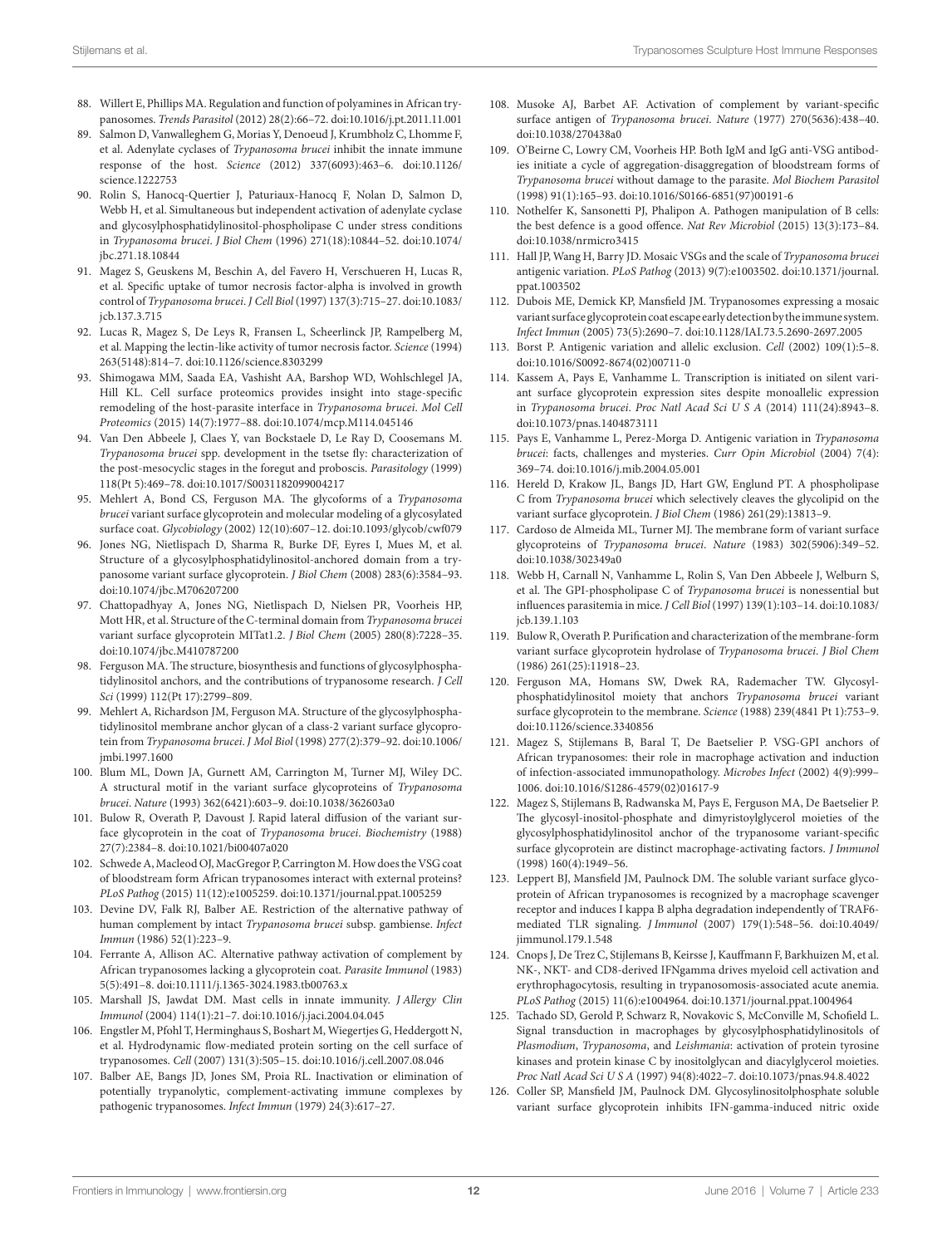<span id="page-12-0"></span>production via reduction in STAT1 phosphorylation in African trypanosomiasis. *J Immunol* (2003) 171(3):1466–72. doi:[10.4049/jimmunol.171.3.1466](http://dx.doi.org/10.4049/jimmunol.171.3.1466)

- 127. Drennan MB, Stijlemans B, Van den Abbeele J, Quesniaux VJ, Barkhuizen M, Brombacher F, et al. The induction of a type 1 immune response following a *Trypanosoma brucei* infection is MyD88 dependent. *J Immunol* (2005) 175(4):2501–9. doi[:10.4049/jimmunol.175.4.2501](http://dx.doi.org/10.4049/jimmunol.175.4.2501)
- <span id="page-12-1"></span>128. Tachado SD, Mazhari-Tabrizi R, Schofield L. Specificity in signal transduction among glycosylphosphatidylinositols of *Plasmodium falciparum*, *Trypanosoma brucei*, *Trypanosoma cruzi* and *Leishmania* spp. *Parasite Immunol* (1999) 21(12):609–17. doi[:10.1046/j.1365-3024.1999.00268.x](http://dx.doi.org/10.1046/j.1365-3024.1999.00268.x)
- <span id="page-12-2"></span>129. Sileghem M, Saya R, Grab DJ, Naessens J. An accessory role for the diacylglycerol moiety of variable surface glycoprotein of African trypanosomes in the stimulation of bovine monocytes. *Vet Immunol Immunopathol* (2001) 78(3–4):325–39. doi[:10.1016/S0165-2427\(01\)00241-0](http://dx.doi.org/10.1016/S0165-2427(01)00241-0)
- <span id="page-12-3"></span>130. Philip R, Epstein LB. Tumour necrosis factor as immunomodulator and mediator of monocyte cytotoxicity induced by itself, gamma-interferon and interleukin-1. *Nature* (1986) 323(6083):86–9. doi[:10.1038/323086a0](http://dx.doi.org/10.1038/323086a0)
- <span id="page-12-4"></span>131. Shoda LK, Kegerreis KA, Suarez CE, Roditi I, Corral RS, Bertot GM, et al. DNA from protozoan parasites *Babesia bovis*, Trypanosoma cruzi, and T. brucei is mitogenic for B lymphocytes and stimulates macrophage expression of interleukin-12, tumor necrosis factor alpha, and nitric oxide. *Infect Immun* (2001) 69(4):2162–71. doi[:10.1128/IAI.69.4.2162-2171.2001](http://dx.doi.org/10.1128/IAI.69.4.2162-2171.2001)
- <span id="page-12-5"></span>132. Gazzinelli RT, Camargo MM, Almeida IC, Morita YS, Giraldo M, Acosta-Serrano A, et al. Travassos and A. Sher: identification and characterization of protozoan products that trigger the synthesis of IL-12 by inflammatory macrophages. *Chem Immunol* (1997) 68:136–52. doi:[10.1159/000058689](http://dx.doi.org/10.1159/000058689)
- <span id="page-12-6"></span>133. Sparwasser T, Hultner L, Koch ES, Luz A, Lipford GB, Wagner H. Immunostimulatory CpG-oligodeoxynucleotides cause extramedullary murine hemopoiesis. *J Immunol* (1999) 162(4):2368–74.
- <span id="page-12-7"></span>134. Goodyear CS, Silverman GJ. Death by a B cell superantigen: in vivo VH-targeted apoptotic supraclonal B cell deletion by a Staphylococcal Toxin. *J Exp Med* (2003) 197(9):1125–39. doi[:10.1084/jem.20020552](http://dx.doi.org/10.1084/jem.20020552)
- <span id="page-12-8"></span>135. Silverman GJ, Goodyear CS. Confounding B-cell defences: lessons from a staphylococcal superantigen. *Nat Rev Immunol* (2006) 6(6):465–75. doi:[10.1038/nri1853](http://dx.doi.org/10.1038/nri1853)
- <span id="page-12-9"></span>136. Parcina M, Miranda-Garcia MA, Durlanik S, Ziegler S, Over B, Georg P, et al. Pathogen-triggered activation of plasmacytoid dendritic cells induces IL-10 producing B cells in response to Staphylococcus aureus. *J Immunol* (2013) 190(4):1591–602. doi:[10.4049/jimmunol.1201222](http://dx.doi.org/10.4049/jimmunol.1201222)
- <span id="page-12-10"></span>137. Hill KL, Hutchings NR, Grandgenett PM, Donelson JE. T lymphocytetriggering factor of african trypanosomes is associated with the flagellar fraction of the cytoskeleton and represents a new family of proteins that are present in several divergent eukaryotes. *J Biol Chem* (2000) 275(50):39369–78. doi:[10.1074/jbc.M006907200](http://dx.doi.org/10.1074/jbc.M006907200)
- <span id="page-12-12"></span>138. Hamadien M, Lycke N, Bakhiet M. Induction of the trypanosome lymphocyte-triggering factor (TLTF) and neutralizing antibodies to the TLTF in experimental african trypanosomiasis. *Immunology* (1999) 96(4):606–11. doi:[10.1046/j.1365-2567.1999.00730.x](http://dx.doi.org/10.1046/j.1365-2567.1999.00730.x)
- 139. Vaidya T, Bakhiet M, Hill KL, Olsson T, Kristensson K, Donelson JE. The gene for a T lymphocyte triggering factor from African trypanosomes. *J Exp Med* (1997) 186(3):433–8. doi[:10.1084/jem.186.3.433](http://dx.doi.org/10.1084/jem.186.3.433)
- <span id="page-12-11"></span>140. Olsson T, Bakhiet M, Hojeberg B, Ljungdahl A, Edlund C, Andersson G, et al. CD8 is critically involved in lymphocyte activation by a *T. brucei* brucei-released molecule. *Cell* (1993) 72(5):715–27. doi:[10.1016/0092-8674\(93\)90400-K](http://dx.doi.org/10.1016/0092-8674(93)90400-K)
- <span id="page-12-13"></span>141. Abdulla MH, Bakhiet M, Lejon V, Andersson J, McKerrow J, Al-Obeed O, et al. TLTF in cerebrospinal fluid for detection and staging of T. b. gambiense infection. *PLoS One* (2013) 8(11):e79281. doi[:10.1371/journal.](http://dx.doi.org/10.1371/journal.pone.0079281) [pone.0079281](http://dx.doi.org/10.1371/journal.pone.0079281)
- <span id="page-12-14"></span>142. Nishimura K, Hamashita K, Okamoto Y, Kawahara F, Ihara H, Kozaki S, et al. Differential effects of interferon-gamma on production of trypanosomederived lymphocyte-triggering factor by *Trypanosoma brucei* gambiense and *Trypanosoma brucei* brucei. *J Parasitol* (2004) 90(4):740–5. doi[:10.1645/](http://dx.doi.org/10.1645/GE-211R1) [GE-211R1](http://dx.doi.org/10.1645/GE-211R1)
- <span id="page-12-15"></span>143. Hamadien M, Bakhiet M, Harris RA. Interferon-gamma induces secretion of trypanosome lymphocyte triggering factor via tyrosine protein kinases. *Parasitology* (2000) 120(Pt 3):281–7. doi:[10.1017/S0031182099005521](http://dx.doi.org/10.1017/S0031182099005521)
- <span id="page-12-16"></span>144. Bakhiet M, Olsson T, Mhlanga J, Buscher P, Lycke N, van der Meide PH, et al. Human and rodent interferon-gamma as a growth factor for

<span id="page-12-17"></span>*Trypanosoma brucei*. *Eur J Immunol* (1996) 26(6):1359–64. doi[:10.1002/eji.](http://dx.doi.org/10.1002/eji.
1830260627) [1830260627](http://dx.doi.org/10.1002/eji.
1830260627)

- 145. Olsson T, Bakhiet M, Edlund C, Hojeberg B, Van der Meide PH, Kristensson K. Bidirectional activating signals between *Trypanosoma brucei* and CD8+ T cells: a trypanosome-released factor triggers interferon-gamma production that stimulates parasite growth. *Eur J Immunol* (1991) 21(10):2447–54. doi:[10.1002/eji.1830211022](http://dx.doi.org/10.1002/eji.1830211022)
- <span id="page-12-18"></span>146. Darji A, Beschin A, Sileghem M, Heremans H, Brys L, De Baetselier P. In vitro simulation of immunosuppression caused by *Trypanosoma brucei*: active involvement of gamma interferon and tumor necrosis factor in the pathway of suppression. *Infect Immun* (1996) 64(6):1937–43.
- <span id="page-12-19"></span>147. Sternberg MJ, Mabbott NA. Nitric oxide-mediated suppression of T cell responses during *Trypanosoma brucei* infection: soluble trypanosome products and interferon-gamma are synergistic inducers of nitric oxide synthase. *Eur J Immunol* (1996) 26(3):539–43. doi[:10.1002/eji.1830260306](http://dx.doi.org/10.1002/eji.1830260306)
- <span id="page-12-20"></span>148. Gomez-Rodriguez J, Stijlemans B, De Muylder G, Korf H, Brys L, Berberof M, et al. Identification of a parasitic immunomodulatory protein triggering the development of suppressive M1 macrophages during African trypanosomiasis. *J Infect Dis* (2009) 200(12):1849–60. doi:[10.1086/648374](http://dx.doi.org/10.1086/648374)
- <span id="page-12-21"></span>149. Magez S, Schwegmann A, Atkinson R, Claes F, Drennan M, De Baetselier P, et al. The role of B-cells and IgM antibodies in parasitemia, anemia, and VSG switching in *Trypanosoma brucei*-infected mice. *PLoS Pathog* (2008) 4(8):e1000122. doi[:10.1371/journal.ppat.1000122](http://dx.doi.org/10.1371/journal.ppat.1000122)
- <span id="page-12-22"></span>150. Reinitz DM, Mansfield JM. T-cell-independent and T-cell-dependent B-cell responses to exposed variant surface glycoprotein epitopes in trypanosome-infected mice. *Infect Immun* (1990) 58(7):2337–42.
- <span id="page-12-23"></span>151. Radwanska M, Magez S, Michel A, Stijlemans B, Geuskens M, Pays E. Comparative analysis of antibody responses against HSP60, invariant surface glycoprotein 70, and variant surface glycoprotein reveals a complex antigen-specific pattern of immunoglobulin isotype switching during infection by *Trypanosoma brucei*. *Infect Immun* (2000) 68(2):848–60. doi[:10.1128/](http://dx.doi.org/10.1128/IAI.68.2.848-860.2000) [IAI.68.2.848-860.2000](http://dx.doi.org/10.1128/IAI.68.2.848-860.2000)
- 152. de Gee AL, McCann PP, Mansfield JM. Role of antibody in the elimination of trypanosomes after DL-alpha-difluoromethylornithine chemotherapy. *J Parasitol* (1983) 69(5):818–22. doi[:10.2307/3281038](http://dx.doi.org/10.2307/3281038)
- <span id="page-12-24"></span>153. Levine RF, Mansfield JM. Genetics of resistance to the African trypanosomes. III. Variant-specific antibody responses of H-2-compatible resistant and susceptible mice. *J Immunol* (1984) 133(3):1564–9.
- <span id="page-12-25"></span>154. Guirnalda P, Murphy NB, Nolan D, Black SJ. Anti-*Trypanosoma brucei* activity in Cape buffalo serum during the cryptic phase of parasitemia is mediated by antibodies. *Int J Parasitol* (2007) 37(12):1391–9. doi:[10.1016/j.](http://dx.doi.org/10.1016/j.ijpara.2007.04.019) [ijpara.2007.04.019](http://dx.doi.org/10.1016/j.ijpara.2007.04.019)
- <span id="page-12-26"></span>155. Reinitz DM, Mansfield JM. Independent regulation of B cell responses to surface and subsurface epitopes of African trypanosome variable surface glycoproteins. *J Immunol* (1988) 141(2):620–6.
- <span id="page-12-27"></span>156. Stijlemans B, Conrath K, Cortez-Retamozo V, Van Xong H, Wyns L, Senter P, et al. Efficient targeting of conserved cryptic epitopes of infectious agents by single domain antibodies. African trypanosomes as paradigm. *J Biol Chem* (2004) 279(2):1256–61. doi[:10.1074/jbc.M307341200](http://dx.doi.org/10.1074/jbc.M307341200)
- <span id="page-12-28"></span>157. Magez S, Radwanska M. African trypanosomiasis and antibodies: implications for vaccination, therapy and diagnosis. *Future Microbiol* (2009) 4(8):1075–87. doi:[10.2217/fmb.09.65](http://dx.doi.org/10.2217/fmb.09.65)
- <span id="page-12-29"></span>158. Corsini AC, Clayton C, Askonas BA, Ogilvie BM. Suppressor cells and loss of B-cell potential in mice infected with *Trypanosoma brucei*. *Clin Exp Immunol* (1977) 29(1):122–31.
- <span id="page-12-32"></span>159. Bockstal V, Guirnalda P, Caljon G, Goenka R, Telfer JC, Frenkel D, et al. *T. brucei* infection reduces B lymphopoiesis in bone marrow and truncates compensatory splenic lymphopoiesis through transitional B-cell apoptosis. *PLoS Pathog* (2011) 7(6):e1002089. doi[:10.1371/journal.ppat.1002089](http://dx.doi.org/10.1371/journal.ppat.1002089)
- <span id="page-12-30"></span>160. Diffley P. Trypanosomal surface coat variant antigen causes polyclonal lymphocyte activation. *J Immunol* (1983) 131(4):1983–6.
- <span id="page-12-31"></span>161. Cnops J, De Trez C, Bulte D, Radwanska M, Ryffel B, Magez S. IFN-gamma mediates early B-cell loss in experimental African trypanosomosis. *Parasite Immunol* (2015) 37(9):479–84. doi[:10.1111/pim.12208](http://dx.doi.org/10.1111/pim.12208)
- <span id="page-12-33"></span>162. Radwanska M, Guirnalda P, De Trez C, Ryffel B, Black S, Magez S. Trypanosomiasis-induced B cell apoptosis results in loss of protective anti-parasite antibody responses and abolishment of vaccine-induced memory responses. *PLoS Pathog* (2008) 4(5):e1000078. doi:[10.1371/journal.](http://dx.doi.org/10.1371/journal.ppat.1000078) [ppat.1000078](http://dx.doi.org/10.1371/journal.ppat.1000078)